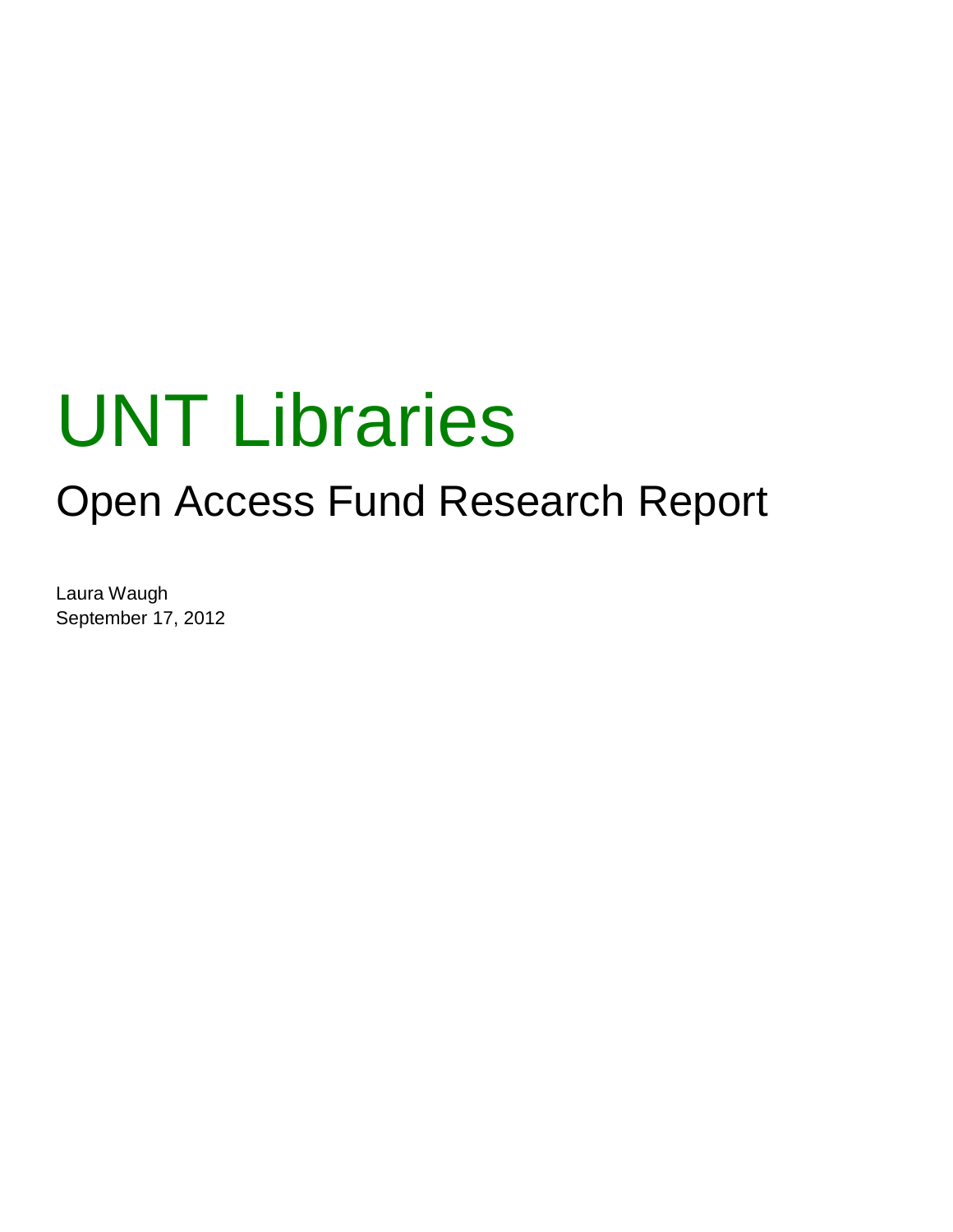## **Contents**

| $\overline{2}$ |
|----------------|
| $\overline{2}$ |
| $\overline{2}$ |
| $\overline{2}$ |
| $\overline{2}$ |
| $\overline{2}$ |
| 4              |
| 5              |
| 6              |
| $\overline{7}$ |
| 8              |
| 11             |
| 12             |
| 12             |
| 12             |
| 12             |
| 13             |
| 13             |
| 13             |
| 13             |
| 14             |
| 14             |
| 14             |
| 15             |
| 15             |
| 16             |
| 17             |
| 18             |
| 19             |
| 20             |
| 21             |
| 21             |
| 23             |
| 24             |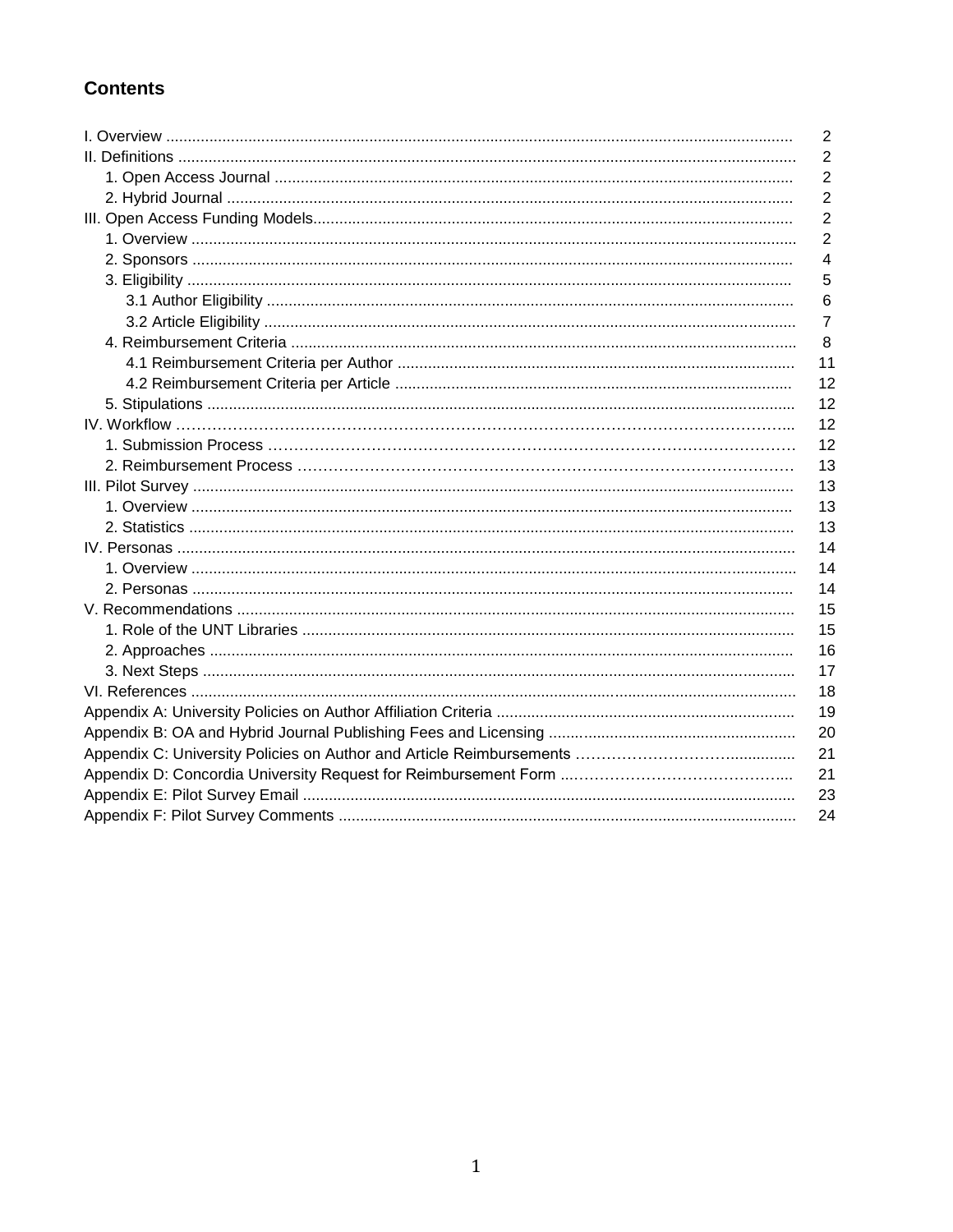## I. Overview

In support of the University of North Texas (UNT) and the UNT Libraries' commitment to providing access to the research and scholarship of our university community and promoting open access (OA), the UNT Libraries are proposing an initiative that would allow UNT authors to apply for reimbursements related to OA publishing fees. This report presents research findings in order to help us better understand OA funds and how UNT could work toward our own OA fund.

A growing number of OA journals require authors to pay a fee, an Article Processing Charge (APC), in order to have their articles published in their journal. In addition, many traditional, subscription-based journals are beginning to offer the option to make an article OA if authors pay an additional fee, the APC. This practice of charging an APC in order to provide open accessibility to the articles is seen by many publishers as a transitional method from subscriptionbased models to more inclusive models of funding to incorporate OA initiatives.

The UNT Libraries' proposed UNT Open Access Fund would assist the UNT community by covering a portion of the APC for qualified, published works. This UNT Open Access Fund would heighten and further our university's commitment in promoting OA and providing access to our university's valuable research and scholarship.

In order to better understand the logistics of how the proposed UNT Open Access Fund can best meet the expectations of the UNT community and support the mission of the UNT Libraries, a thorough investigation and subsequent plan for next steps is required.

## II. Definitions

## 1. Open Access Journal

- Open Access journals publish articles, typically electronically, and provide free, immediate access to the article with minimal or no access restrictions ("Selective list of open access," 2010).
- The Directory of Open Access Journals (DOAJ) defines an OA journal as one that "uses a funding model that does not charge readers or their institutions for access" (About DOAJ, 2012).

## 2. Hybrid Journal

- Traditional, subscription-based publishers are increasingly offering authors the option to pay an additional publishing fee, an APC, to allow OA availability to their article, which has coined the phrase "hybrid journal."
- The Scholarly Publishing and Academic Resources Coalition (SPARC) defines a "hybrid journal" as one in which papers may be considered OA upon financial sponsorship of the author. This is seen by some publishers as a transition method from subscription-based access to OA.

## III. Open Access Funding Models

## 1. Overview

Building on the research initiatives of SPARC, thirty North American universities' OA fund initiatives were reviewed on their sponsors, eligibility, reimbursement criteria, and stipulations related to the fund. In addition, fifteen OA journal funding models and twelve hybrid journal funding models were reviewed on their average APCs and their licensing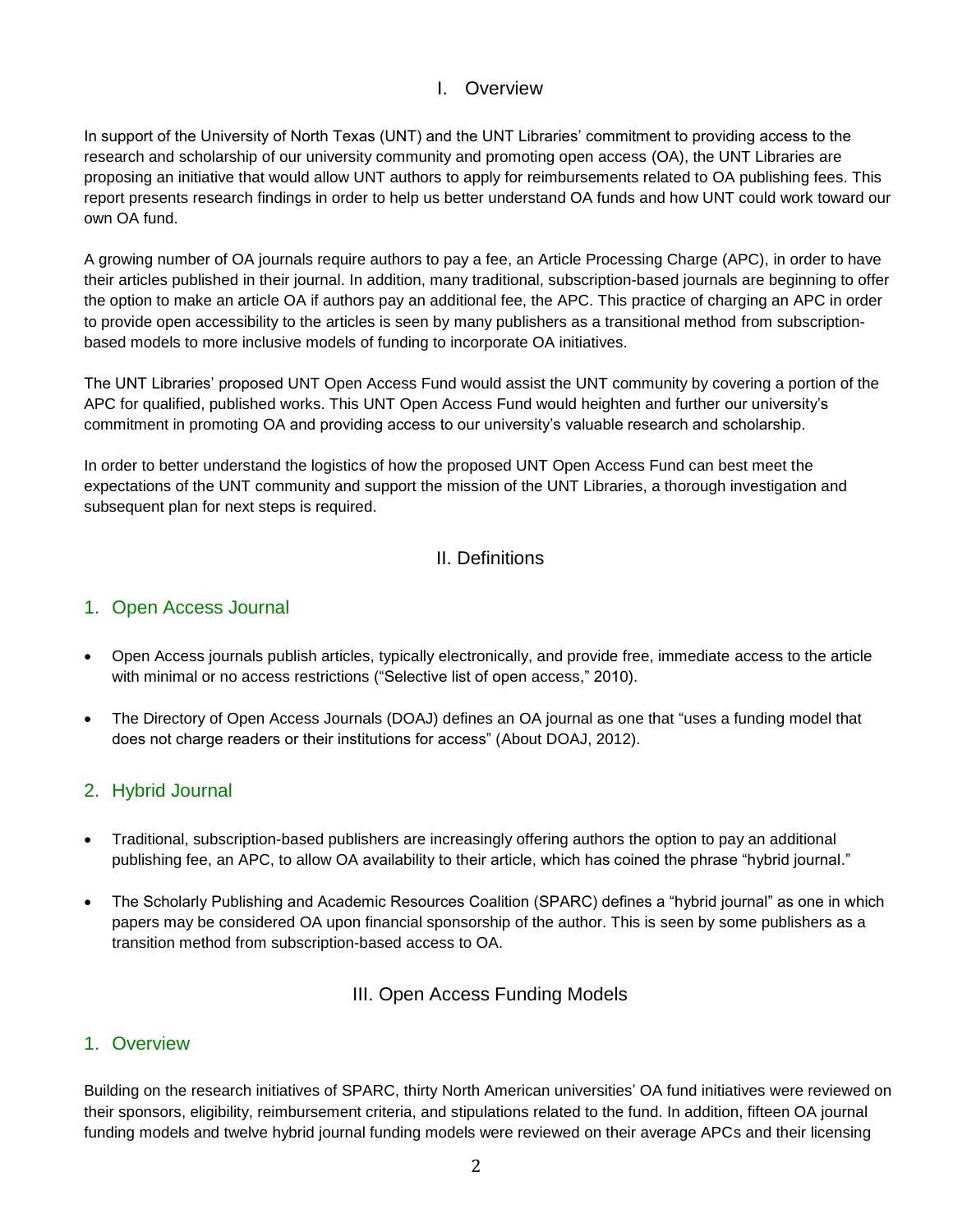policies. The review included consulting research by SPARC (Open-access funds in action, 2012), the University of California Berkeley (Selective list of open access, 2010), BioMed Central (Comparison of BioMed Central's, 2012), Virginia Tech University Libraries (Open access subvention fund, 2012), Tufts University (Provost's open access, 2010), and the University of Connecticut Health Center (Open access author fund, 2012). This review serves as a framework for building upon emerging best practices and outlining possible approaches and considerations for UNT.

## General Trends

 Of the thirty universities reviewed, twenty-seven have OA funds that are sponsored completely, or in part, by their university's library. Fourteen of the thirty universities reviewed receive co-sponsorship through other administrative or institutional initiatives.



- All thirty universities reviewed accept submissions to their OA reimbursement fund only from authors affiliated with their university. Of the thirty universities reviewed, all accept submissions from faculty, twenty-six accept submissions from students, nineteen accept submissions from researchers, and fifteen accept submissions from staff.
- Of the thirty universities reviewed, all support OA journals. Fourteen also support hybrid journals, in some capacity. Of the fourteen universities reviewed that also include hybrid journals in their OA reimbursement fund, eight include specific stipulations that must also be met.



 All thirty universities reviewed stipulate that articles considered for their OA reimbursement fund be published in peer-reviewed journals. Sixteen of the universities stipulate that the journal be listed in the Directory of Open Access Journals (DOAJ) and fourteen of those also require additional stipulations for the journal.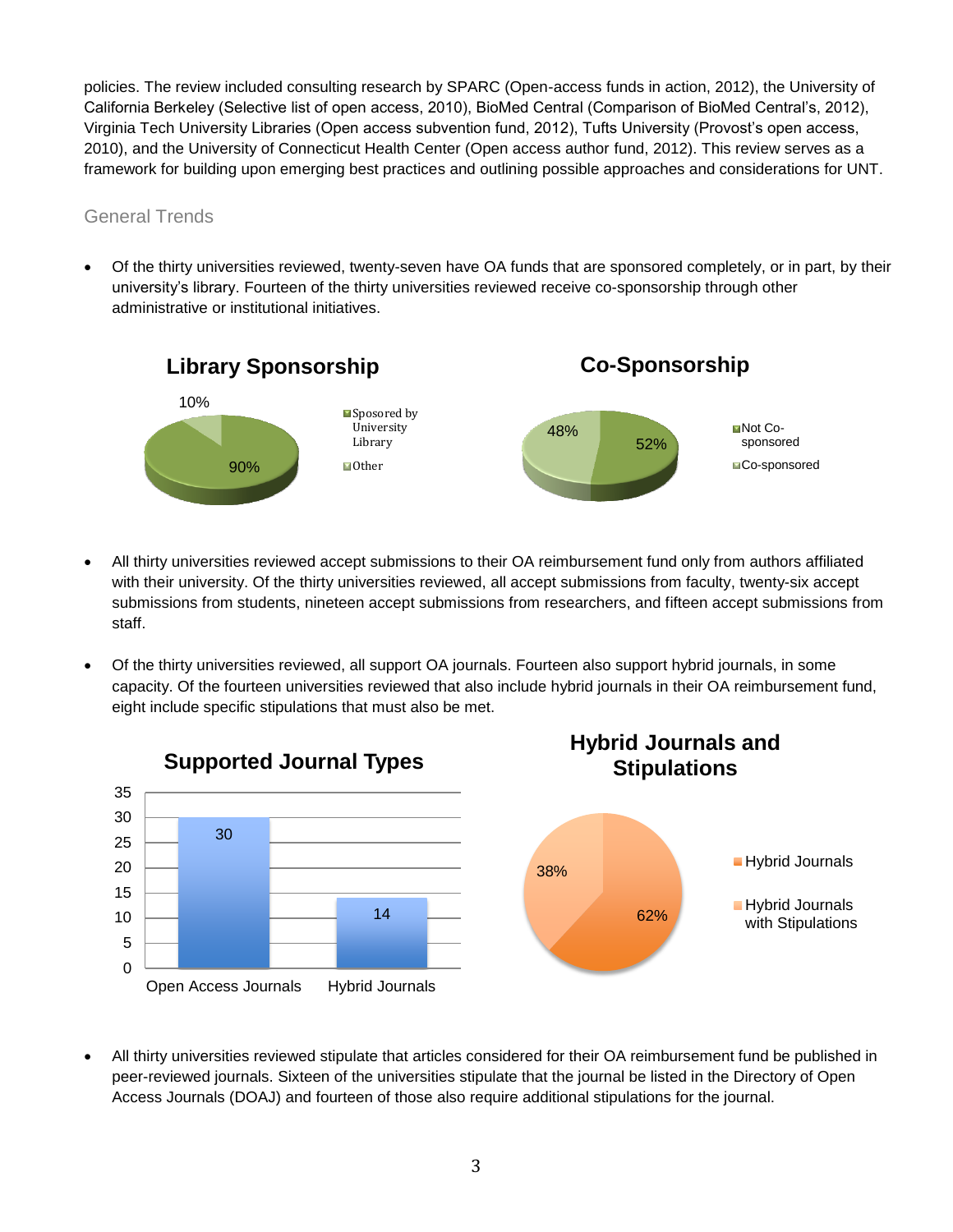- Of the fifteen open access journal publishers reviewed, the average OA publishing fee is approximately \$2000. Of the twelve hybrid journal publishers reviewed, the average OA publishing fee is approximately \$2600.
- Twenty of the thirty universities reviewed include a specific cap on how much funding one author may receive in a given period of time, or how many times one author may apply for reimbursement.
- Twenty-two of the thirty universities reviewed include a specific cap on the funding awarded to each article.



- Four of the thirty universities reviewed require authors who are awarded an OA reimbursement fund to also include the article in the university's institutional repository. One university also stipulates that the university be listed as the primary affiliation of the author in order for the article to be eligible for the OA reimbursement fund.
- All thirty of the universities reviewed specify that the OA reimbursement fund will be allocated on a first-come firstserve basis, and they offer a submission form for authors to fill out either electronically or in a downloadable format. In addition, all thirty universities have established a web presence for their reimbursement funds with information on the funds.

## 2. Sponsors

Of the thirty universities reviewed, twenty-seven (90%) of the OA funds are sponsored by their university's library. Fourteen of these university's OA reimbursement initiatives are co-sponsored through other university funding entities. Table 1 below includes the specifics of the sponsorship of these universities, as well as their geographic location in North America.

|   | <b>University - Location</b>     | <b>Library Sponsor</b>              | <b>Co-Sponsor or Sponsor</b> |
|---|----------------------------------|-------------------------------------|------------------------------|
|   | <b>Brock University (Canada)</b> | <b>Brock University Libraries</b>   |                              |
| 2 | Carleton College (Canada)        | Carlton Library                     | Office of the Vice President |
|   |                                  |                                     | (Research and International) |
| 3 | Columbia University (USA)        | Columbia University Libraries       | <b>Information Services</b>  |
| 4 | Concordia University (USA)       | Concordia University Libraries      | Office of Research           |
| 5 | Cornell University (USA)         | <b>Cornell University Libraries</b> |                              |
| 6 | Dartmouth College (USA)          | Dartmouth College Libraries         |                              |
| 7 | Duke University (USA)            | <b>Duke University Libraries</b>    | Office of the Provost;       |
|   |                                  |                                     | School of Medicine           |

*Table 1: North American University OA Fund Sponsors*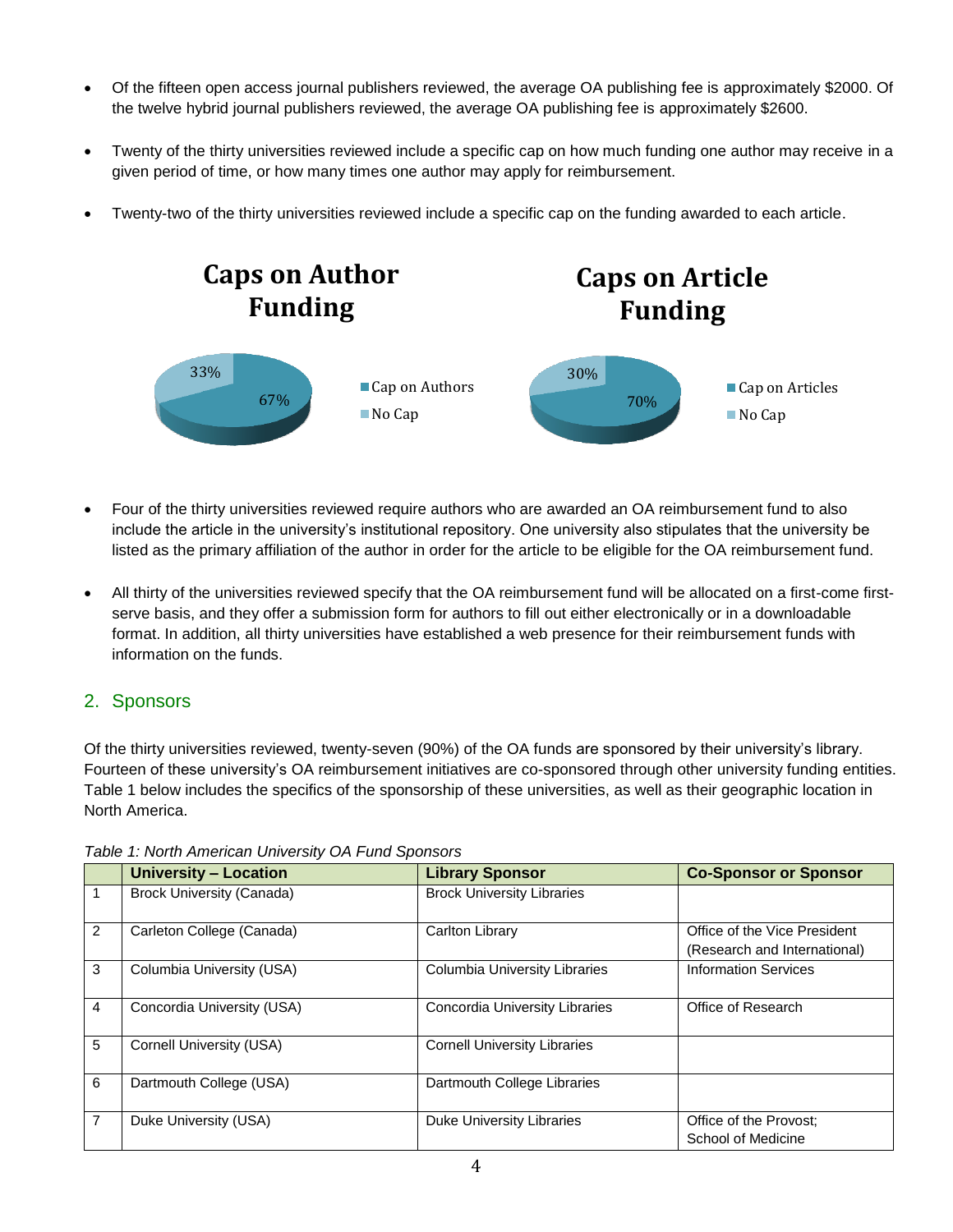| $\, 8$ | Grand Valley State University (USA)               | G.V.S.U. Libraries                                      |                                              |
|--------|---------------------------------------------------|---------------------------------------------------------|----------------------------------------------|
| 9      | Harvard University (USA)                          | <b>Harvard University Libraries</b>                     | Office of Scholarly<br>Communication         |
| 10     | Massachusetts Institute of Technology<br>(USA)    | <b>MIT Libraries</b>                                    |                                              |
| 11     | Memorial University of Newfoundland<br>(Canada)   | <b>Memorial University Libraries</b>                    |                                              |
| 12     | Simon Fraser University (Canada)                  | Simon Fraser University Libraries                       |                                              |
| 13     | Southern Illinois University (USA)                | Carbondale Morris Library                               |                                              |
| 14     | Tufts University (USA)                            |                                                         | Office of the Provost                        |
| 15     | University of Calgary (Canada)                    | <b>Libraries and Cultural Resources</b>                 |                                              |
| 16     | University of California Berkeley (USA)           | U.C. Berkeley Librarian<br>(Research Impact Initiative) | Vice Chancellor for Research                 |
| 17     | University of Connecticut Health Center<br>(USA)  | Lyman Maynard Stowe Library                             |                                              |
| 18     | University of Florida (USA)                       |                                                         | Office of the Provost                        |
| 19     | University of Michigan (USA)                      | University of Michigan Libraries                        | Office of the Provost                        |
| 20     | University of North Carolina Chapel Hill<br>(USA) | Continued by UNC Chapel Hill<br>Libraries               | Office of the Vice Chancellor                |
| 21     | University of North Carolina Greensboro<br>(USA)  | <b>UNC Greensboro Libraries</b>                         |                                              |
| 22     | University of Oregon (USA)                        | University of Oregon Libraries                          | Office of the Provost                        |
| 23     | University of Ottawa (Canada)                     |                                                         |                                              |
| 24     | University of Pittsburgh (USA)                    | University of Pittsburgh Libraries                      |                                              |
| 25     | University of Tennessee Knoxville (USA)           | University of Tennessee Knoxville<br>Libraries          | Office of Research                           |
| 26     | University of Utah (USA)                          | University of Utah Libraries                            |                                              |
| 27     | University of Wisconsin Madison (USA)             | University of Wisconsin Madison<br>Libraries            |                                              |
| 28     | Utah State University (USA)                       | <b>Utah State University Libraries</b>                  |                                              |
| 29     | Virginia Tech University (USA)                    | Virginia Tech University Libraries                      | Office of the Vice President for<br>Research |
| 30     | Wake Forest University (USA)                      | <b>Wake Forest University Libraries</b>                 |                                              |

## 3. Eligibility

To determine eligibility for OA funding, there are two main considerations to take into account: 1) author eligibility, 2) article eligibility. These involve careful attention to a number of individual factors.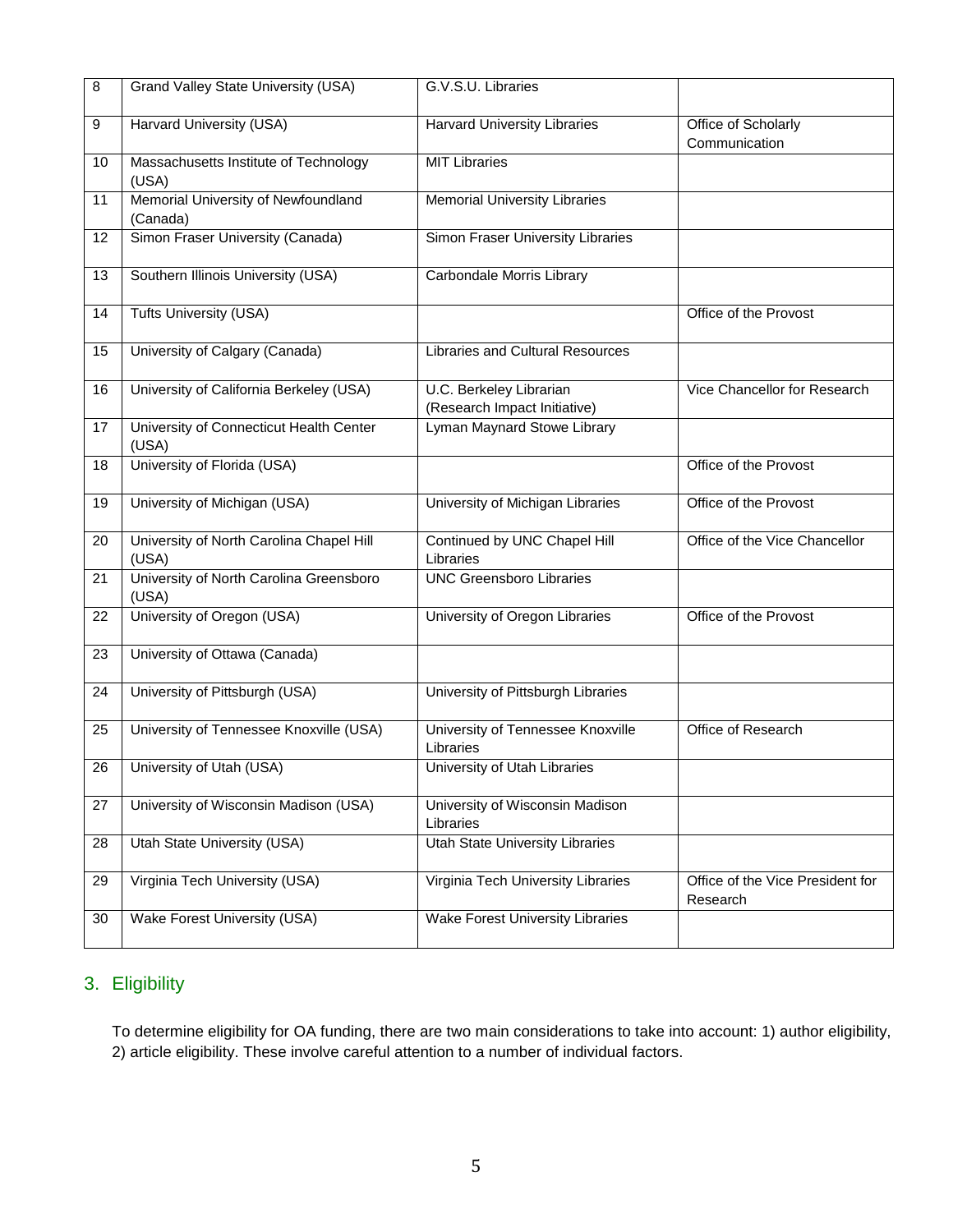## 3.1 Author Eligibility

## University Affiliation and Rank

- Eight general ranks have been identified through this research study as possible candidates eligible to apply for the OA publishing reimbursement funding: 1) faculty, 2) visiting faculty, 3) adjunct faculty, 4) staff, 5) students (undergraduate, graduate, and/or doctoral), 6) researchers, and 7) alumni.
- For the eight given ranks above, the following bar graph may be obtained; Figure 1 below illustrates the current trend in author type sponsorship for the thirty universities reviewed. The complete listing of each university's policies is included in Appendix A.



*Figure 1: Eligible authors by university affiliation*

 All thirty universities surveyed accept OA fund reimbursement applications from faculty and none of them allowed alumni to apply. Students are grouped together; however some universities only allow graduate or post-doctoral students to apply for the OA fund. Appendix A includes the complete listing of these and the breakdown of student eligibility.

## Submissions

 All thirty of the universities reviewed accept applications for the reimbursement fund from individual authors affiliated with their university, but not for co-authors from other institutions. The authors must **individually** apply for the reimbursement fund for **each** article accepted for publication.

## Funding Specifics

 If there is more than one author, it is common for the amount granted for reimbursement to be equally divided among the authors. For example, three authors facing an APC of \$1500 may individually apply for OA reimbursement funding for a total of \$500 each (i.e. the prorated amount of the total APC and number of authors). Extending this example, consider the case where one of the three authors is from a different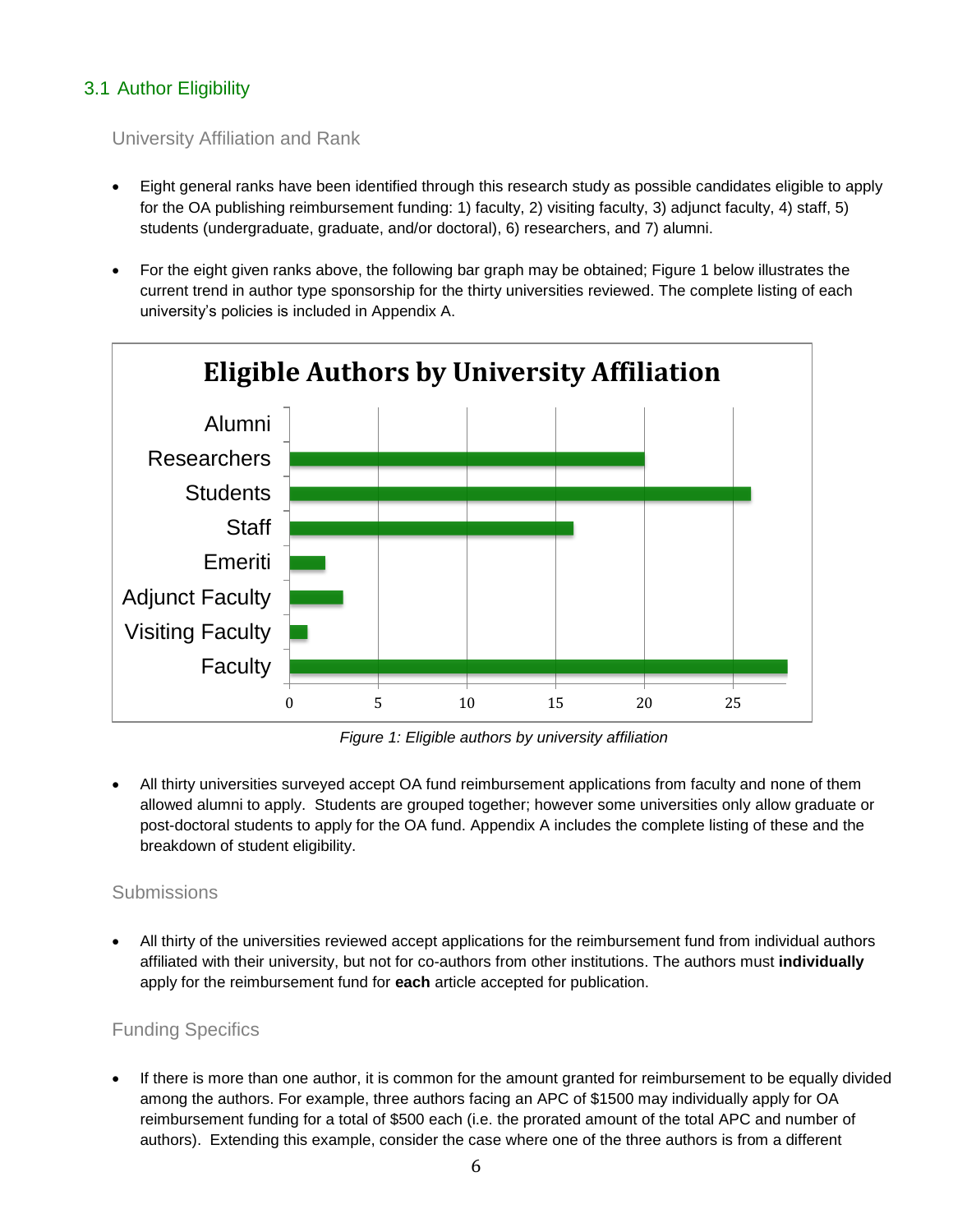institution. In this second case, only the two authors at the sponsoring university are eligible for a reimbursement of \$500 each (and as before, they must still individually apply and the APC will be prorated).

• The total amount allowed to be received for a given author over a given time period varies among the universities studied. Most of these universities include in their criteria a cap amount for each author, in order to distribute the funds fairly. The cap amount appears to be related to funding, in that larger funding sources tend to result in higher caps. This is somewhat obvious in that limited funding means that not everyone will be able to get very much if this limited resource is to be distributed fairly.

## 3.2 Article Eligibility

## Journal Types

- There are two types of publication channels to be considered for article eligibility: 1) OA journals, and 2) Hybrid journals.
- Findings from the thirty universities reviewed show that all accept applications for reimbursement for **OA** journals. Fourteen of these universities also accept applications for reimbursement for **hybrid** journals.

## Hybrid Journal Stipulations

 Out of these fourteen universities that accept applications for reimbursement for hybrid journals, eight have restrictions on how these funds may be used for hybrid journal APCs. These include: 1) no embargo period, 2) allowing the author to retain certain rights to the work, 3) reduced subscription fees for the sponsoring university 4) allowing the authors to self archive work, and 5) a reduction in available reimbursement funds for hybrid journals. Table 2 below lists these university policies on OA reimbursement funds for hybrid journals.

|                | <b>University</b>                           | <b>Hybrid Journal Restrictions</b> |                                       |                                              |                                                            |
|----------------|---------------------------------------------|------------------------------------|---------------------------------------|----------------------------------------------|------------------------------------------------------------|
|                |                                             | Embargo Period                     | Authors' Rights                       | Reduced<br><b>Subscription Fee</b>           | Other                                                      |
| 1              | Southern Illinois University                | No embargo                         | Author retains<br>distribution rights |                                              |                                                            |
| $\overline{2}$ | University of Calgary                       |                                    |                                       | Publisher must<br>reduce subscription<br>fee |                                                            |
| 3              | University of California<br>Berkeley        | No embargo                         |                                       |                                              |                                                            |
| 4              | University of Florida                       |                                    |                                       |                                              | Smaller stipend<br>paid for hybrid<br>journals             |
| 5              | University of Michigan                      | No embargo                         | Author retains<br>copyright           |                                              | Author can self-<br>archive and fee is<br>less than \$1500 |
| 6              | University of North<br>Carolina Chapel Hill | No embargo                         |                                       |                                              |                                                            |
| 7              | University of Ottawa                        | No embargo                         |                                       |                                              | Author can self-<br>archive published                      |

*Table 2: Restrictions on OA Fund reimbursement of hybrid journal publications*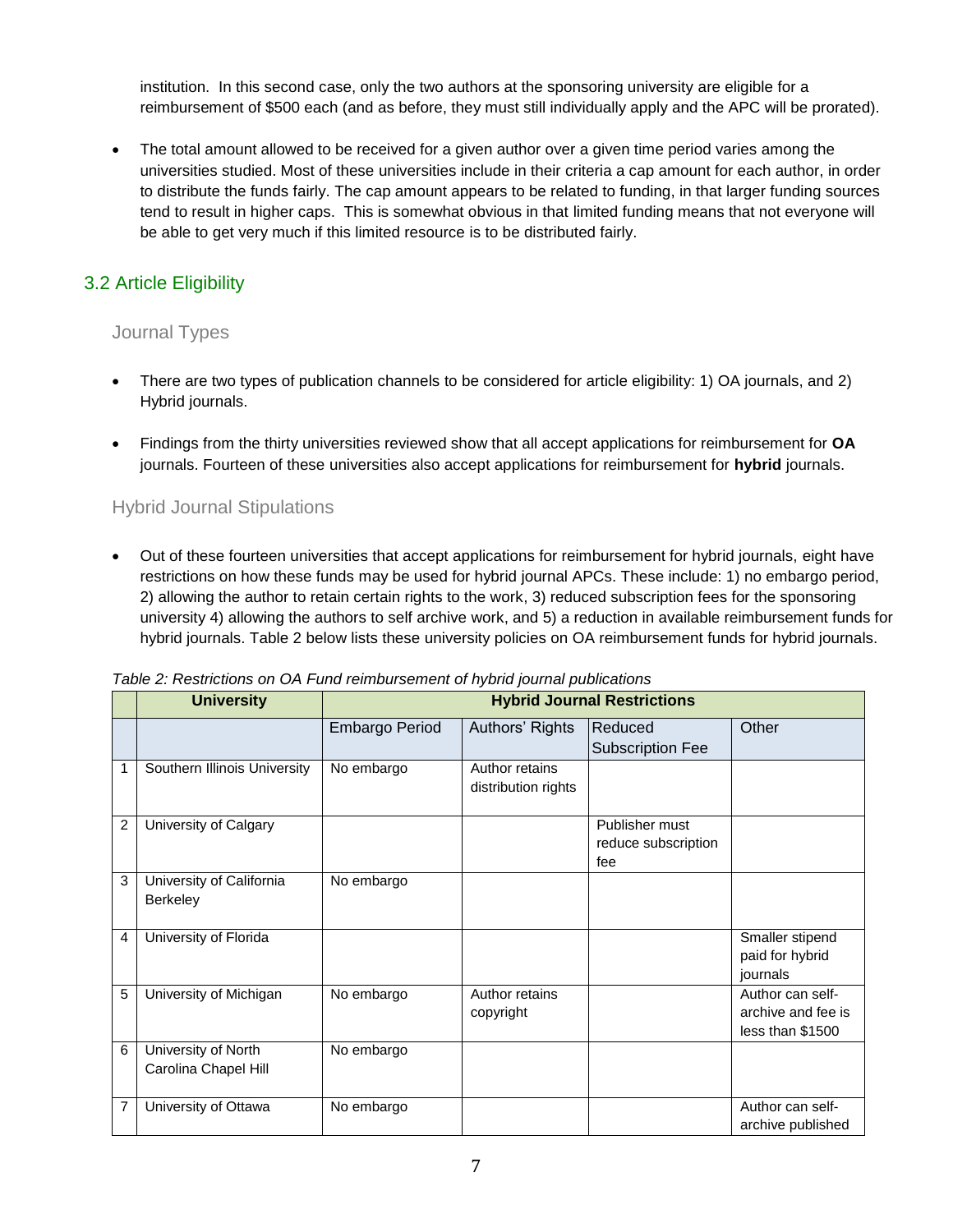|                    |            |                     | <b>PDF</b> |
|--------------------|------------|---------------------|------------|
| University of Utah | No embargo | Publisher must      |            |
|                    |            | reduce subscription |            |
|                    |            | fee                 |            |

Journal Criteria

- Of the thirty universities reviewed, all of them required that the articles eligible for their reimbursement fund be published in peer-reviewed journals.
- Of the thirty universities reviewed, sixteen stipulate that the article be published in a journal listed in the Directory of Open Access Journals (DOAJ).

**DOAJ** – The Directory of Open Access Journals (DOAJ) is an online database which aims to be comprehensive and include "all open access scientific and scholarly journals that use a quality control system to guarantee the content" (About DOAJ, 2012). [http://www.doaj.org]

 Fourteen out of the sixteen universities that require a listing in DOAJ also require the publisher of the journal to: 1) be a member of the Open Access Scholarly Publishers Association (OASPA), or to adhere to their Code of Conduct, 2) have a publicly available standard fee schedule, and 3) have a policy to waive fees in the case of economic hardship.

**OASPA** – The Open Access Scholarly Publishers Association (OASPA) aims to "represent the interest of OA journal and book publishers globally in all scientific, technical and scholarly disciplines. This mission will be carried out through exchanging information, setting standards, advancing models, advocacy, education, and the promotion of innovation" (Welcome to the open access, 2012). [http://oaspa.org]

## Outside Funding Sources

- The criterion for article eligibility also requires the sponsors to decide how to handle articles with some outside funding source, such as gifts or grants. Twenty-seven of the thirty universities reviewed state in their reimbursement criteria specific policies on outside funding, such as grants.
- The three primary options that sponsors must decide are whether to stipulate that: 1) Authors must exhaust all outside funding sources first, and are then eligible to apply for reimbursement, 2) Authors with outside funding sources are not eligible to apply for reimbursement, and 3) Authors with outside funding sources who agree to match the available funding through the OA reimbursement fund are eligible for reimbursement.

## Additional Publishing Costs

 Eight of the thirty universities reviewed also stipulate that the OA reimbursement fund does not cover costs for reprints, color illustrations, non-open access page charges, submission fees, administrative charges, or excess page charges.

## 4. Reimbursement Criteria

The reimbursement levels and amounts depend greatly on the allotted funding available. In addition, it is important to consider average publishers' APCs, licensing options available to authors through these publishers, and discounts that publishers may offer for subscribing members and/or institutions.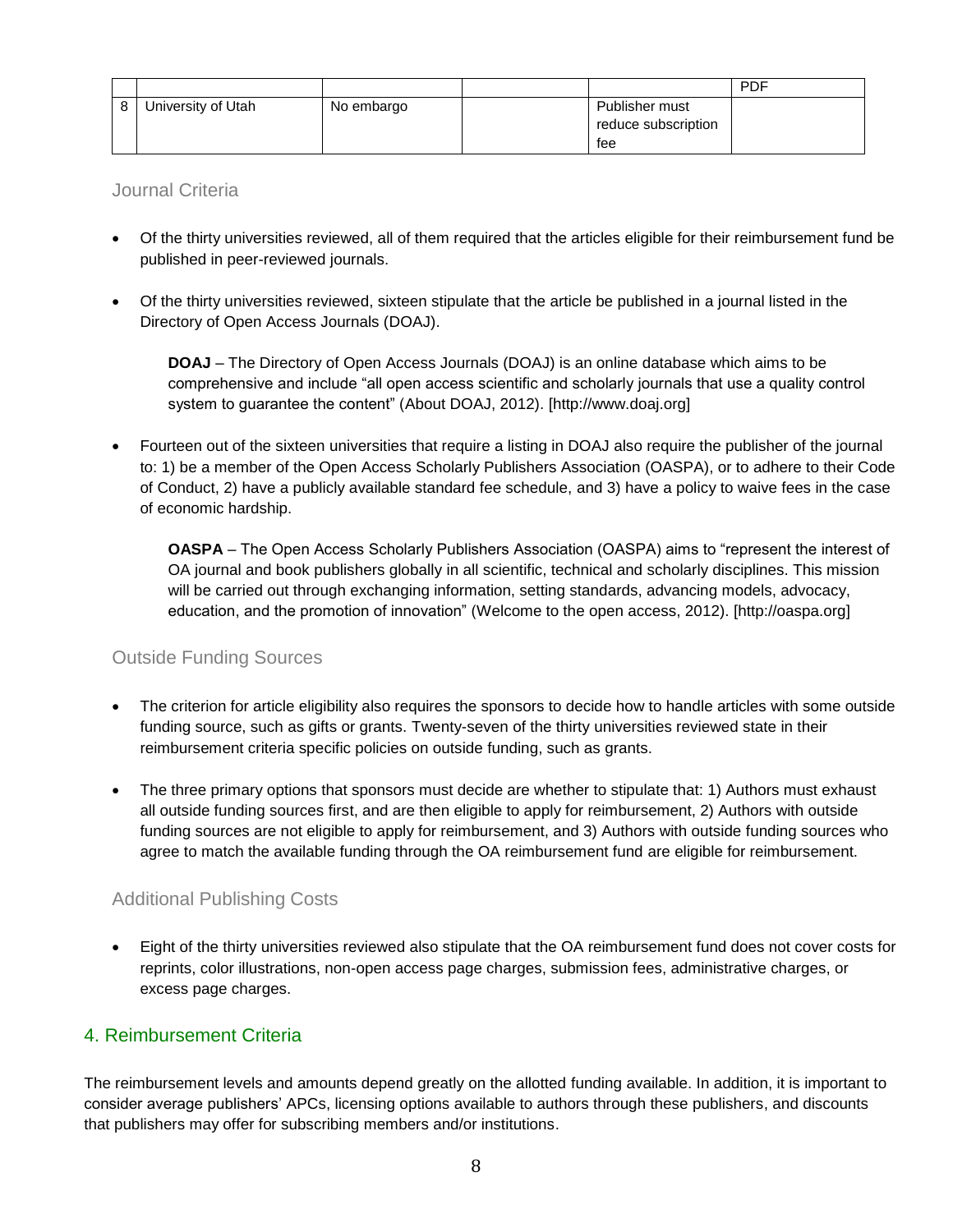## Creative Commons Licensing

Creative Commons (CC) is a non-profit organization that allows authors and creators of works to place a copyright license on how the work may be used. These CC licenses enable the "sharing and use of creativity and knowledge through free legal tools" (About the licenses, 2012). There are six CC licenses available, each with its own stipulations on access, distribution, and use of work. Table 3 lists these CC licenses for reference in the next section.

|   | <b>Creative Commons License</b>   | <b>CC License Details</b>                                                                |
|---|-----------------------------------|------------------------------------------------------------------------------------------|
|   | <b>CC BY [Attribution]</b>        | Allows others to distribute, remix, tweak, and build upon your work, even commercially,  |
|   |                                   | as long as they credit the author(s) for the original creation                           |
|   |                                   |                                                                                          |
| 2 | CC BY-ND [Attribution-NoDerivs]   | Allows for redistribution for commercial and non-commercial use as long as it is passed  |
|   |                                   | along unchanged and in whole with credit to the author(s)                                |
|   |                                   |                                                                                          |
| 3 | CC BY-NC-SA [Attribution-         | Allows others to remix, tweak, and build upon the authors' work non-commercially, as     |
|   | NonCommercial-ShareAlike]         | long as they credit the author(s) and license their new creations under the identical    |
|   |                                   | terms                                                                                    |
| 4 | CC BY-SA [Attribution-ShareAlike] | Allows others to remix, tweak, and build upon author(s) work even for commercial         |
|   |                                   | purposes, as long as they credit the author(s) and license their new creations under the |
|   |                                   | identical terms                                                                          |
| 5 | CC BY-NC [Attribution-            | Allows others to remix, tweak, and build upon authors' work non-commercially, and        |
|   | NonCommercial]                    | although the new work must acknowledge the author(s), they do not have to license        |
|   |                                   | their derivative works on the same terms                                                 |
| 6 | CC BY-NC-ND                       | Allows others to download authors' work and share it with others as long credit is given |
|   |                                   | to the author(s) and no changes are permitted for reuse                                  |
|   |                                   |                                                                                          |

*Table 3: Creative Commons (CC) Licenses*

- Of the fifteen OA journal publishers reviewed, fourteen allow an author to place a CC license on their article. Eight of these OA journal publishers have specific CC licenses that are eligible.
- Of the twelve hybrid journal publishers reviewed, eight allow authors to place a CC license on their article; however these eight hybrid journal publishers do not specify which type of CC license must be used by the author.

## OA Journal APCs

 Figure 2 below shows typical APCs for fifteen different **OA** journal publishers. Table 4 below further clarifies the publishers' policies on licensing. Similarly, Figure 3 below shows the typical APCs for a sample listing of twelve **hybrid** journal publishers, and is followed by Table 5, which elaborates on their licensing policies. Appendix B includes a table with these OA and hybrid journals' APCs and their policies on licensing.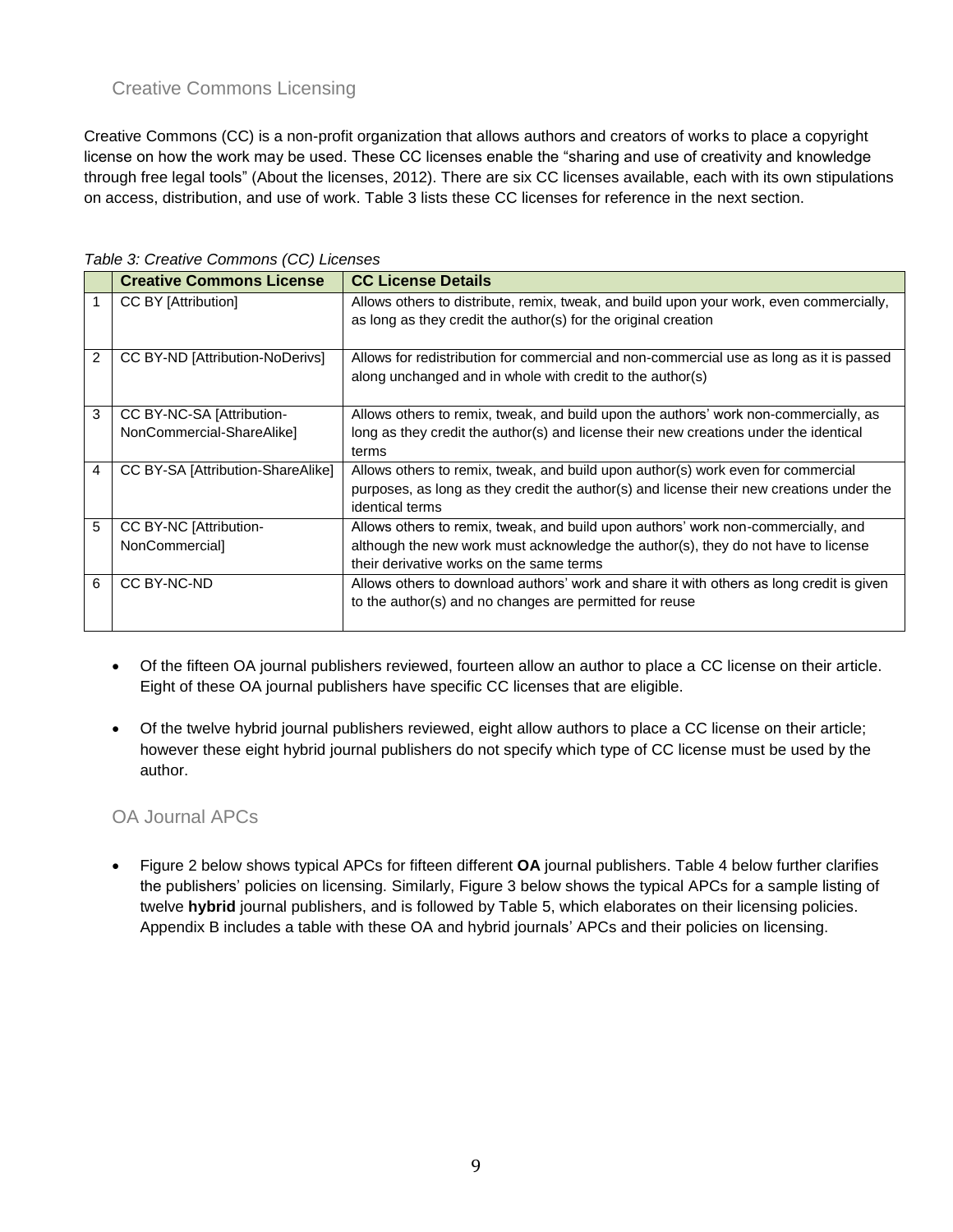## **OA Journal APCs**



*Figure 2. A sample of fifteen OA journal publishers and their corresponding OA Article Processing Fees (APCs).*

 Note the range from free (Hindawi Publishing) to \$695 (SAGE) to \$5000 (Cell Press). The average cost of these fifteen sample open access publishers is \$1400.

|                | <b>Publisher</b>                     | <b>Creative Commons Policy</b> |
|----------------|--------------------------------------|--------------------------------|
| $\mathbf{1}$   | American Institute of Physics (AIP)  | CC-BY                          |
| 2              | American Physical Society (APS)      | CC-BY                          |
| 3              | <b>BioMed Central</b>                | CC-BY                          |
| 4              | <b>BMJ</b>                           | CC-BY-NC                       |
| 5              | Company of Biologists                | CC-BY-NC-ND                    |
| 6              | <b>Cell Press</b>                    | CC-BY or CC-BY-NC-ND           |
| $\overline{7}$ | <b>Ecological Society of America</b> | Yes [No specific CC]           |
| 8              | Hindawi Publishing                   | Yes [No specific CC]           |
| 9              | Institute of Physics (IOP)           | No license allowed             |
| 10             | <b>Oxford University Press</b>       | Yes [No specific CC]           |
| 11             | Public Library of Science (PLoS)     | CC-BY                          |
| 12             | <b>Royal Society</b>                 | CC-BY                          |
| 13             | <b>SAGE</b>                          | Yes [No specific CC]           |
| 14             | SpringerOpen                         | Yes [No specific CC]           |
| 15             | Wiley Open Access                    | Yes [No specific CC]           |

*Table 4. Licensing policies for the fifteen sample OA journal publishers*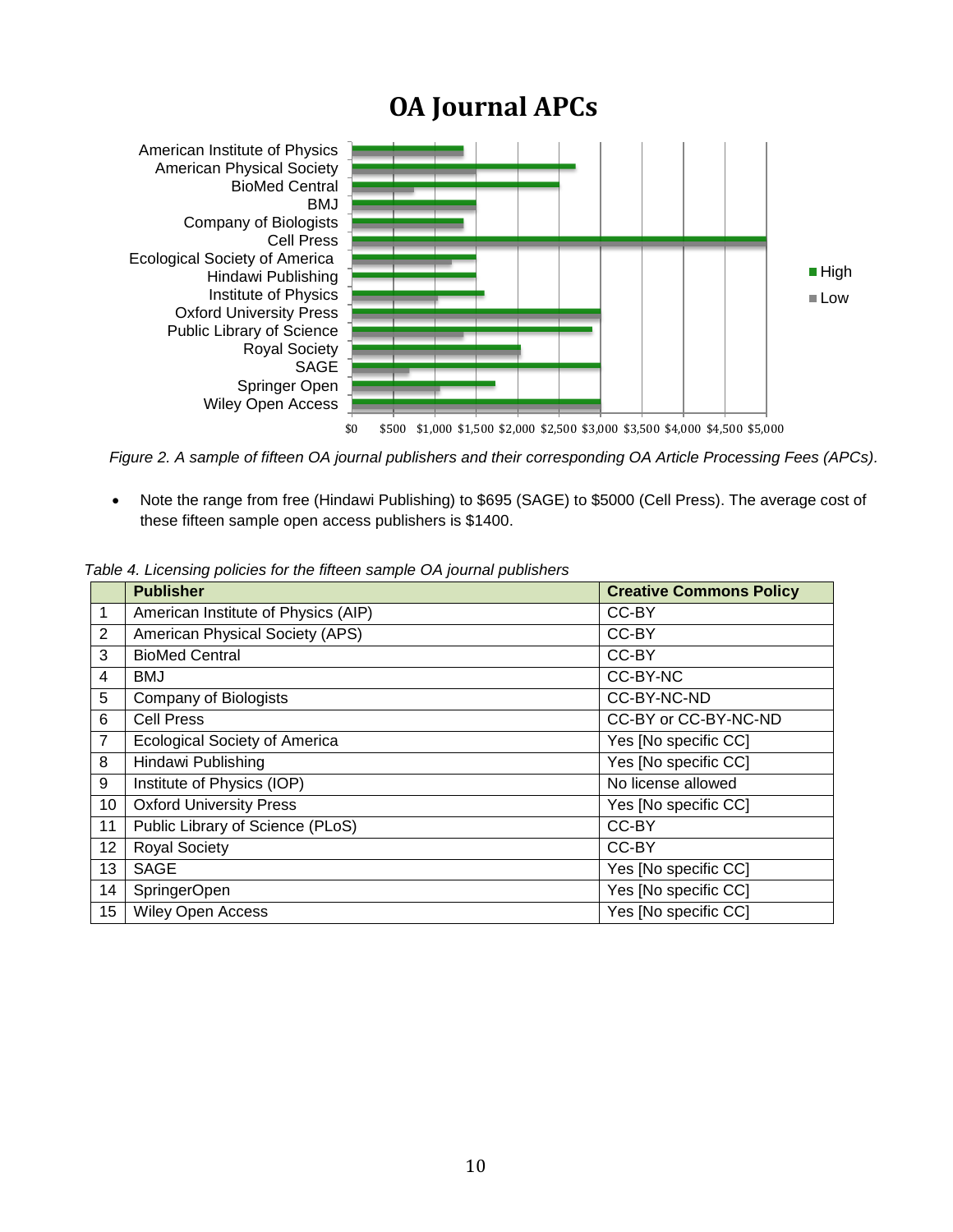## **Hybrid Journals' APCs**



*Figure 3. A sample of twelve hybrid journal publishers and their corresponding OA Article Processing Fees (APCs).*

 Note the range from \$645 (Springer) to \$5000 (Elsevier and Nature Publishing Group). The average cost of these fifteen sample open access publishers is \$2000.

|                | Publisher                         | <b>Creative Commons License</b> |
|----------------|-----------------------------------|---------------------------------|
| 1              | <b>American Chemical Society</b>  | Unspecified                     |
| 2              | <b>Brill</b>                      | Yes [No specific CC]            |
| 3              | <b>Cambridge University Press</b> | Unspecified                     |
| 4              | <b>Cold Spring Harbor Press</b>   | No license allowed              |
| 5              | Company of Biologists             | Yes [No specific CC]            |
| 6              | Elsevier                          | Varies                          |
| $\overline{7}$ | Maney Publishing                  | Yes [No specific CC]            |
| 8              | Nature Publishing Group           | Yes [No specific CC]            |
| 9              | Royal Society of Chemistry        | No license allowed              |
| 10             | Springer                          | Yes [No specific CC]            |
| 11             | Taylor & Francis                  | Yes [No specific CC]            |
| 12             | Wiley-Blackwell                   | Yes [No specific CC]            |

*Table 5. Licensing policies for the twelve sample hybrid publishers* 

 Publishers often offer a discounted APC to either individual authors who are members and/or institutions with subscriptions or memberships. These discounts vary, but are generally a reduced percentage of the total APC.

## 4.1 Reimbursement Criteria per Author

## Caps on Funding

 Twenty of the thirty universities reviewed include some cap on the amount of funding disbursed either to one author or for one article. For example, an author may only be eligible to apply for a reimbursement once during the fiscal year, may only be eligible for up to \$3000 total per fiscal year, or may receive up to \$1000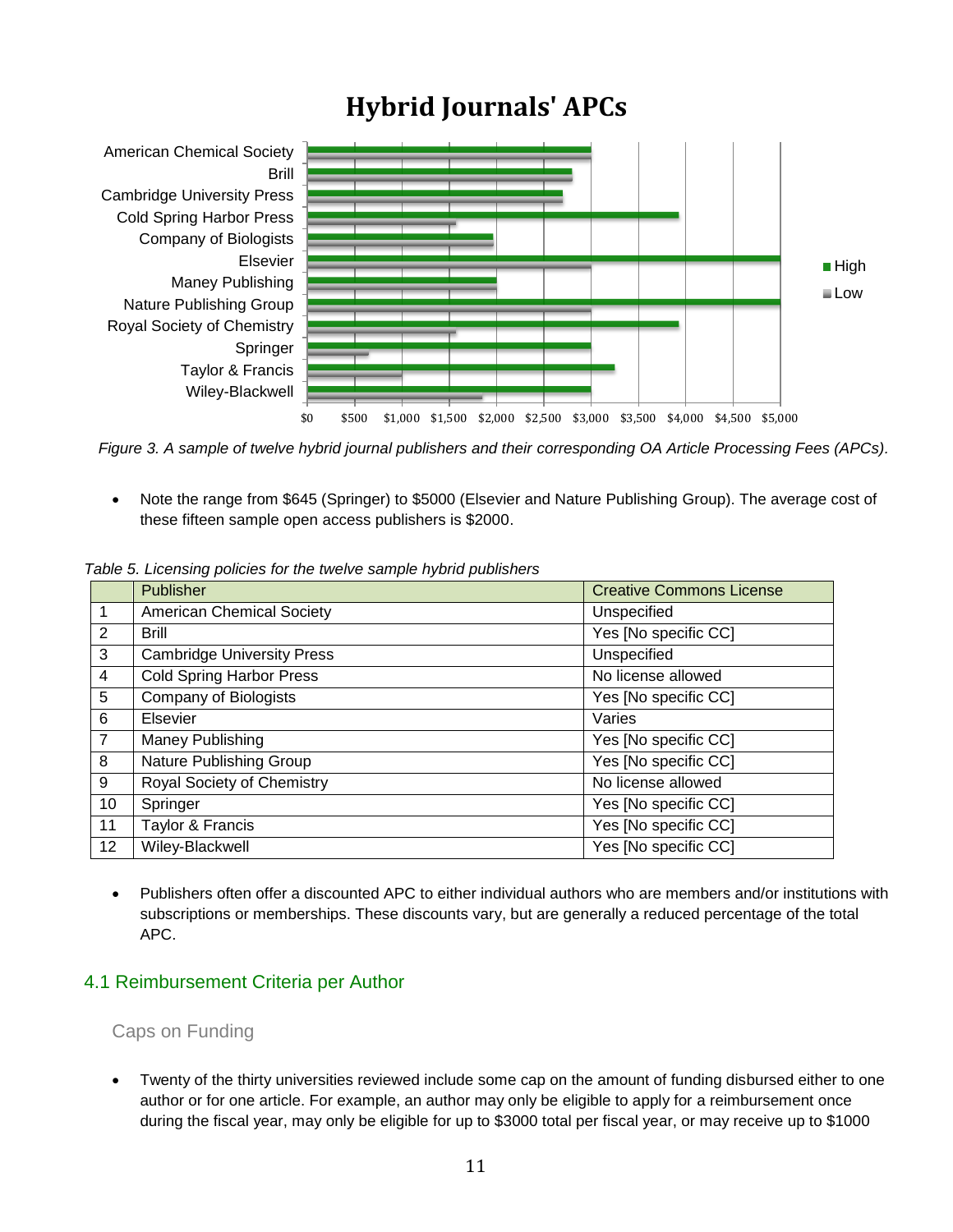per each article submitted for approval. Appendix C includes the thirty universities reviewed and their specific policies on author eligibility for reimbursement.

 The reimbursement criteria of eligible authors must be considered based on the funding available, typical OA APCs, and stipulations determined by the sponsoring entities.

## 4.2 Reimbursement Criteria per Article

## Caps on Funding

- Twenty-one of the thirty universities reviewed include some cap on the amount of funding dispersed per article. For example, there may be a maximum limit of \$3000 that can be paid toward one article. This cap may also be determined on the APC being charged and the number of authors, depending on the established policies of the funding university. Appendix C includes the thirty universities reviewed and their specific policies on article eligibility for reimbursement.
- The reimbursement criteria of eligible articles must be considered based on the funding available, typical OA APCs, and the stipulations determined by the sponsoring entities.

## 5. Stipulations

## Institutional Repositories

 Five of the thirty universities reviewed require authors awarded money through the reimbursement fund to also deposit their articles in their university's institutional repository. Two universities reviewed only *encourage* authors to also submit their article to their university's institutional repository and have found it a challenging part of their OA reimbursement fund project (Kevin L. Smith and Kristina Eden, personal communication, July 31, 2012). They recommend making this a stipulation (Kevin L. Smith and Kristina Eden, personal communication, July 31, 2012).

## University Affiliation

 Two of the thirty universities reviewed included a stipulation that for the article to be accepted for the reimbursement fund, it must list the name of the university dispensing the fund as the author's affiliated university. For example, if the author is writing an article and is affiliated with UNT and Texas Woman's University (TWU), the author must list UNT first, as his or her affiliated university.

## IV. Workflow

## 1. Submission Process

## **Criteria**

 All thirty universities reviewed include a policy that states that submissions for their OA reimbursement fund will be awarded on a first-come first-serve basis. In some cases, universities also stipulate that greater consideration will be given to articles published that meet certain preferred eligibility requirements. For example, if the university's fund accepts submissions for articles published in OA journals and hybrid journals, they may include a statement that they prefer articles in OA journals and these will be given higher importance.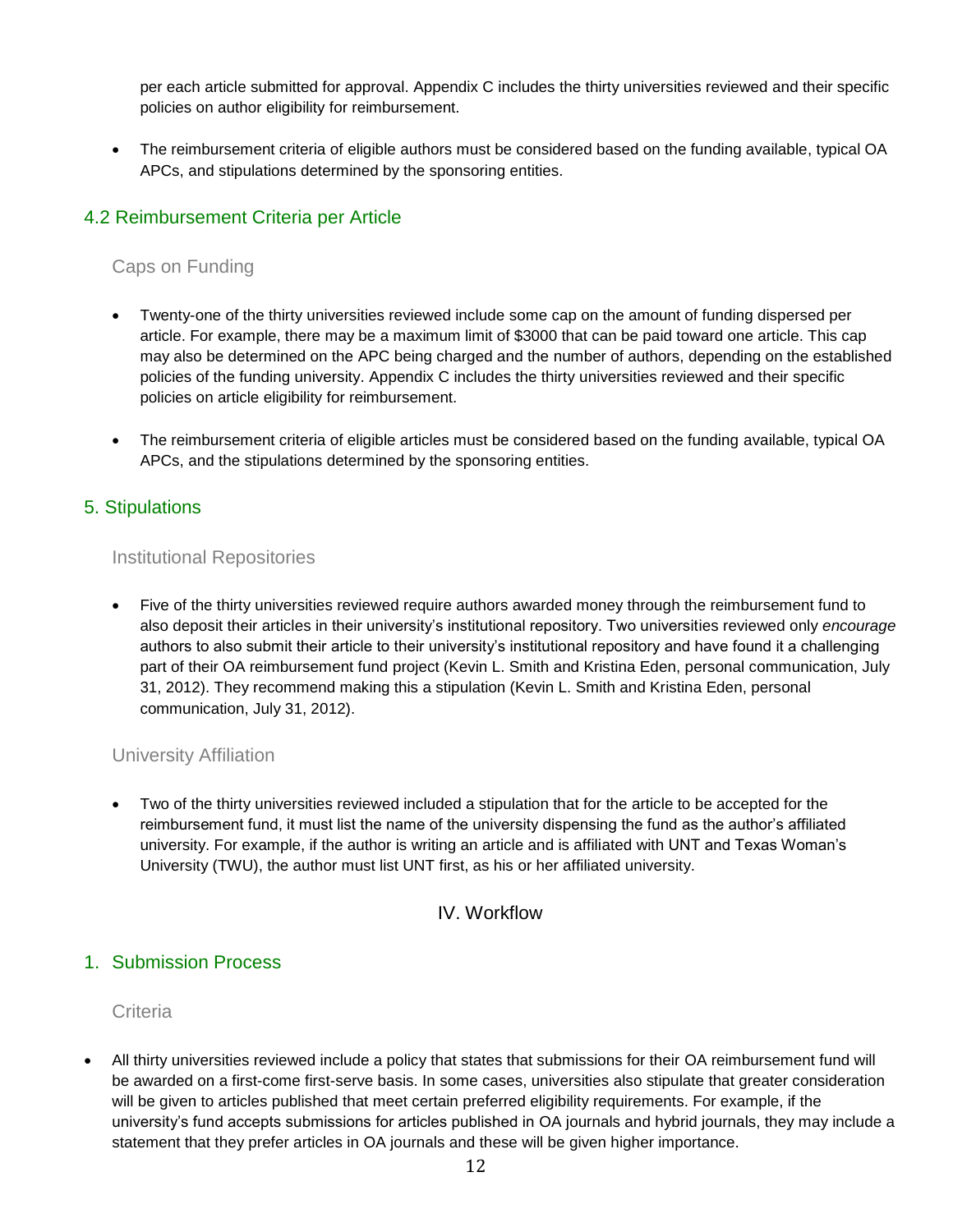Universities sponsoring an OA reimbursement fund may choose to accept articles for submission: 1) After an article is submitted and before it has been accepted for publication, 2) immediately upon acceptance for publication, 3) once the article has been published.

#### Forms

 The majority of universities accept reimbursement submissions electronically, and typically authors are required to log-in with their university identification. Concordia University accepts submission forms in Word format and these are downloaded and sent through internal university mail. Appendix D is the Concordia University Submission Form, as an example.

## 2. Reimbursement Process

## **Payments**

- Each university handles its OA reimbursement fund process differently and this will depend greatly on the funding sponsors and whether payments can be made to individual authors, directly to publishers, or through other means.
- It is common for universities to request a copy of the publisher's invoice from the author once an article has been approved to have the OA publishing cost reimbursed.

## III. Pilot Survey

## 1. Overview

An exploratory pilot survey was conducted in order to gain a better understanding of the UNT community's experience with OA journal and hybrid journal APCs. For this pilot survey, 170 UNT faculty members were sent a brief email questionnaire.

Twenty-eight respondents offered input on their knowledge and experience with OA journal and hybrid journal APCs. However, it is recommended that a more formal survey be created and distributed to a broader range of UNT community members with more specific questions aimed at gathering statistically sound qualitative and quantitative data.

## 2. Statistics

See Appendix E for the email survey sent out for this pilot survey. Appendix F includes the comments received from the twenty-eight respondents.

- Of the twenty-eight respondents, eight noted that they typically pay APCs to publish in OA journals and nine noted that they noticed more traditional, subscription-based publications charging APCs to make an article openly accessible.
- The respondents were asked if they had noticed any specific publishers charging APCs and the response includes: 1) Public Library of Science (PLoS), 2) BioMed Central (BMC), 3) Springer, 4) Elsevier, 5) Oxford University Press, and 6) Omics Group Incorporated. In addition, certain journals were noted as charging OA publishing fees including: 1) Plant Physiology, Annals of Botany, Molecular Plant, Journal of Geosciences.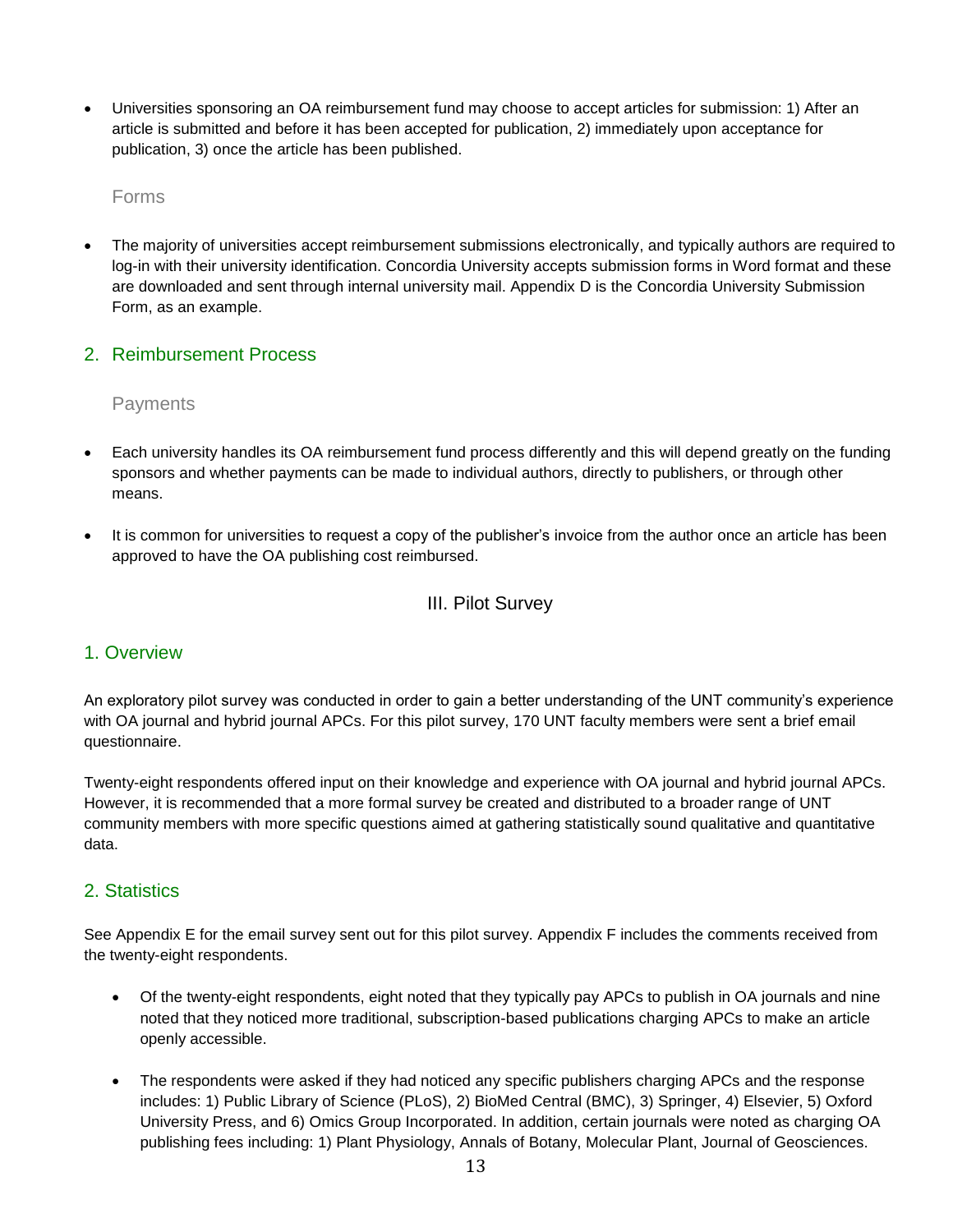- Typical fees that the twenty-eight respondents noted for APCs ranged from \$200 to \$3000.
- Seventeen of the twenty-eight respondents stated that they would be more likely to publish in OA journals, or make their work OA if they received some financial assistance from UNT.

## IV. Personas

## 1. Overview

For the purpose of this research, four personas were created to better understand the specific needs of the UNT community in relation to OA APCs. These four personas are loosely based on the feedback from the pilot survey.

## Persona 1

|                                                                                                                    | <b>Name</b>    | <b>Interest and Need</b>       | <b>Characteristics</b>             |  |
|--------------------------------------------------------------------------------------------------------------------|----------------|--------------------------------|------------------------------------|--|
| Faculty                                                                                                            | Dr. Gary Allen | • Very interested in open      | • 33 years old                     |  |
| Philosophy and                                                                                                     |                | access                         | • Assistant Professor              |  |
| <b>Religious Studies</b>                                                                                           |                | • Very interested in financial | • Publishes 8-10 articles per year |  |
|                                                                                                                    |                | assistance with OA publishing  |                                    |  |
|                                                                                                                    |                | fees                           |                                    |  |
| "I would love to make all of my publications OA. Having the money to do so is another matter. I would like to have |                |                                |                                    |  |
| financial assistance with these fees from our university."                                                         |                |                                |                                    |  |

Gary has been working as an assistant professor at UNT in the Philosophy and Religious Studies department for six years. He is involved with a great deal of interdisciplinary research and for the last three years, his research has focused on the peer review process. He supports OA initiatives and includes all of his work in the UNT institutional repository, UNT Scholarly Works. He publishes approximately eight to ten articles a year and prefers to publish his articles in OA journals because he wants his work to be openly accessible. He has been asked to pay APCs by two OA journal publishers and five hybrid journal publishers over the past year and a half. Once, one of his co-authors was able to pay with the help of his university's OA Fund reimbursement program. The other times, he was simply not able to pay the APC and had to seek other journals to publish in.

## Persona 2

|                                                                                                                                                                                                                                                                                                                                                                                                                                                                      | <b>Name</b>         | <b>Interest and Need</b>                           | <b>Characteristics</b>            |  |
|----------------------------------------------------------------------------------------------------------------------------------------------------------------------------------------------------------------------------------------------------------------------------------------------------------------------------------------------------------------------------------------------------------------------------------------------------------------------|---------------------|----------------------------------------------------|-----------------------------------|--|
| Faculty                                                                                                                                                                                                                                                                                                                                                                                                                                                              | Dr. Sarah Tillotson | • Has not been asked to pay a                      | • 37 years old                    |  |
| World Languages,                                                                                                                                                                                                                                                                                                                                                                                                                                                     |                     | publishing fee                                     | • Associate Professor             |  |
| Literatures, and<br>Cultures                                                                                                                                                                                                                                                                                                                                                                                                                                         |                     | • Has not published in an OA or<br>hybrid journal. | • Publishes 5-6 articles per year |  |
| "I think this is a very worthwhile endeavor, and I am pleased to learn that there might be possibilities for faculty to<br>receive reimbursements for open access publishing expenses. I do not have any personal experiences with this,<br>however. I have never been asked to pay a fee to publish in a journal, and I don't believe that the journals to which I<br>typically submit are Open Access (but I could be mistaken as these things change regularly)." |                     |                                                    |                                   |  |

Sarah is an associate professor in the World Languages, Literatures, and Cultures department at UNT. She has been working at UNT for eight years and prior to that, she taught for six years at the University of Barcelona. She publishes five to six articles per year, on average, and a third of these are in Spanish-language journals. She primarily publishes in traditional, subscription-based journals because those are the publications in her field. Also, the subscription-based journals that she typically publishes in are considered prestigious among her peers. She supports open accessibility to her work and would like wider dissemination, but she wants to ensure that she still publishes in journals that are reviewed favorably for the purposes of promotion and tenure.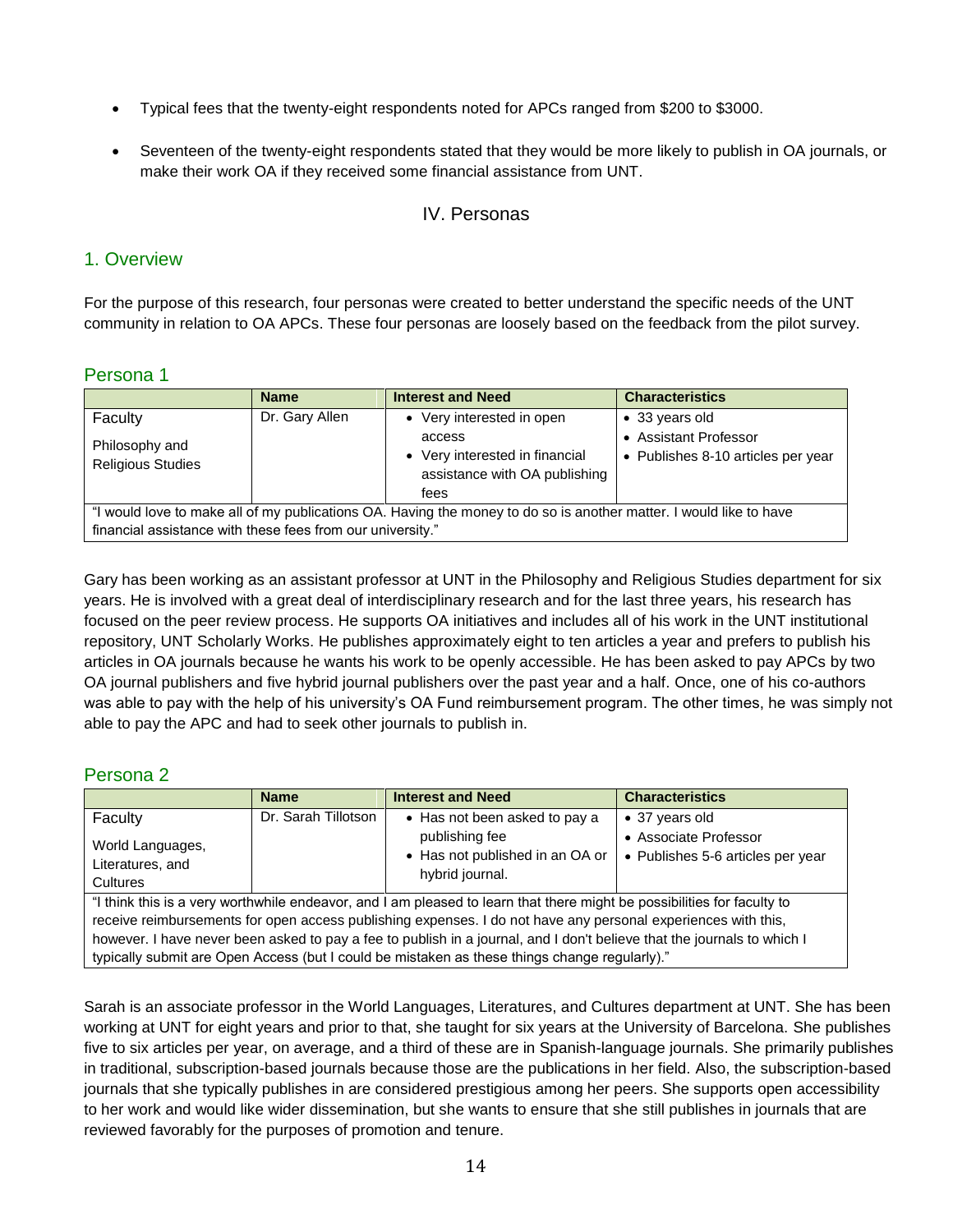## Persona 3

|                                                                                                                  | <b>Name</b>     | <b>Interest and Need</b>       | <b>Characteristics</b>             |  |
|------------------------------------------------------------------------------------------------------------------|-----------------|--------------------------------|------------------------------------|--|
| Faculty                                                                                                          | Dr. Ahmed Mosih | • Very interested in open      | 47 years old                       |  |
| Geography                                                                                                        |                 | access                         | • Professor                        |  |
|                                                                                                                  |                 | • Very interested in financial | • Publishes 8-10 articles per year |  |
|                                                                                                                  |                 | assistance with OA publishing  |                                    |  |
|                                                                                                                  |                 | fees                           |                                    |  |
| "Payment has influenced my publication outlets. I would publish in the most suitable outlet if payment wasn't an |                 |                                |                                    |  |
| obstacle."                                                                                                       |                 |                                |                                    |  |

Ahmed has been a professor in the Geography department at UNT for seventeen years. He publishes eight to ten articles per year, on average, and includes them in the UNT institutional repository, UNT Scholarly Works when permitted by the publisher. He would like more people to read and cite his articles and feels that OA will only help in achieving this goal. He has been asked by many OA journal publishers and hybrid journal publishers to pay an APC to make his work OA and he has paid this fee twice in the last year. When he cannot afford to pay the APC, he is forced to either find another publication or not provide OA for the article.

He is very interested in some assistance with these APCs through UNT. He has noticed that a few of his colleagues at other institutions have been able to receive assistance with APCs through their university and he thinks that it is important for UNT to do the same. Ahmed thinks that if UNT is going to strive to be a top tier research university, it must promote access to its research work and offer initiatives similar to other top tier research universities.

## Persona 4

|                                                                     | <b>Name</b>       | <b>Interest and Need</b>                                                                                                                           | <b>Characteristics</b>                                                       |  |
|---------------------------------------------------------------------|-------------------|----------------------------------------------------------------------------------------------------------------------------------------------------|------------------------------------------------------------------------------|--|
| Post-Doc Researcher<br>Materials Science and<br>Engineering         | Dr. Leslie Envall | • Has noticed OA journals<br>charging publishing fees<br>• Would be more likely to<br>publish in OA journals with<br>financial assistance for fees | • 31 years old<br>• Post-Doc Researcher<br>• Publishes 5-6 articles per year |  |
| "I don't publish in open access journals because the cost is high." |                   |                                                                                                                                                    |                                                                              |  |

Leslie is a post-doctoral researcher at UNT in the Materials Science and Engineering department. She thinks that her field is lagging behind in terms of OA publications, but that OA issues have been catching more and more attention. Leslie has found that the Materials Science and Engineering discipline as a whole is starting to move toward having more OA journals. Leslie has been asked to pay APCs for OA journals and hybrid journals and has not paid these because the cost is too high. She would be able to publish in OA journals and provide greater access to her work if she received some financial assistance with the APCs.

## V. Recommendations

## 1. Role of the UNT Libraries

The findings from this research thus far suggest that there is a need among our UNT community for an Open Access Fund and this would be a logical extension of the core services provided through the UNT Libraries and our university. The UNT Open Access Fund would serve to promote the open availability and accessibility to the valuable research and scholarship of our university and heighten our university's status in promotion of Open Access initiatives. The question is not whether the UNT Libraries should provide this service and support, but how we can efficiently and effectively implement this into our workflow with smart approaches and sustainable strategies.

To better understand the critical decisions that must be made in order for this Open Access Fund to be successful, there are several key considerations: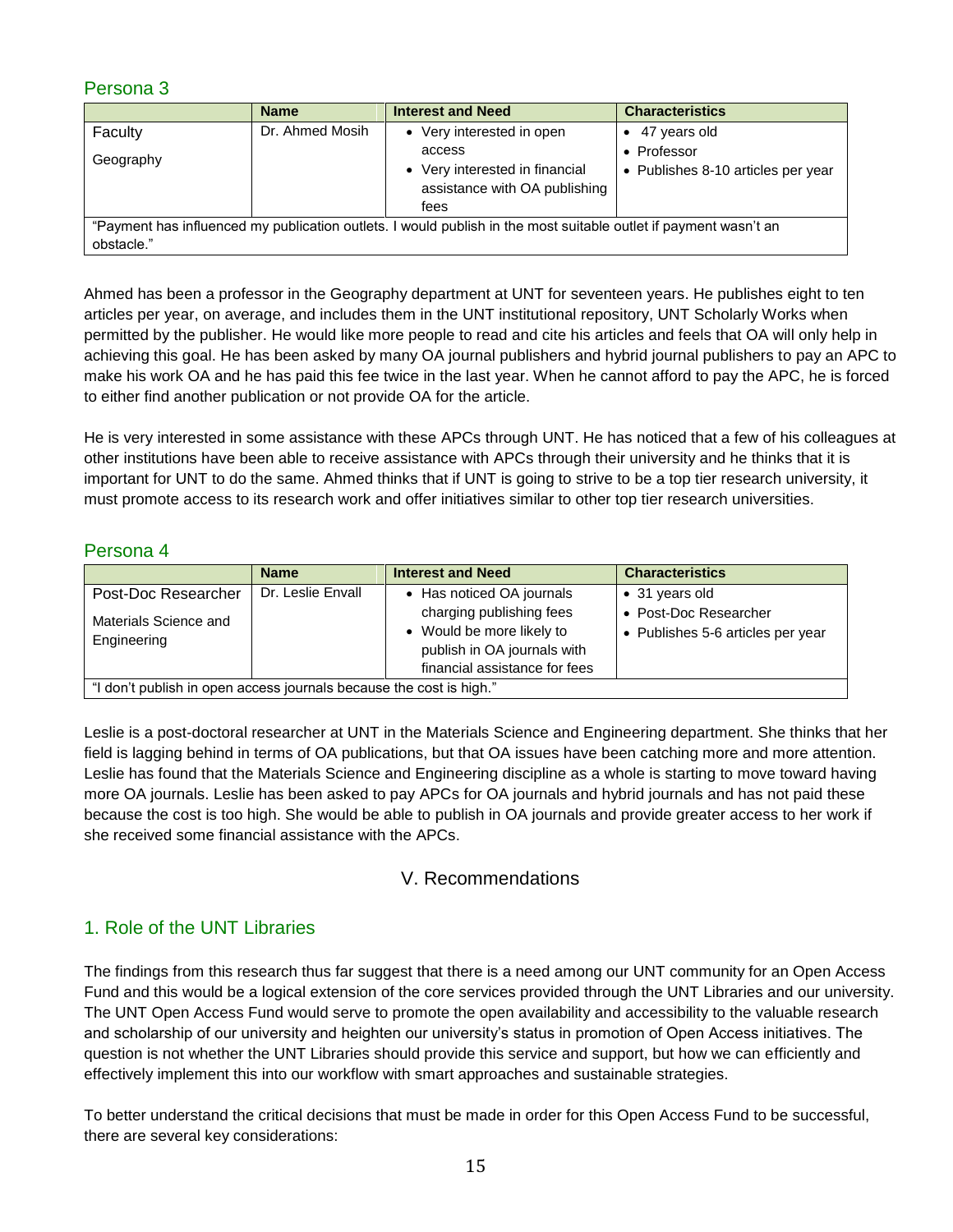- o Funding availability and need
- o Eligibility of authors and articles
- o Stipulations placed on the funding
- o Workflow for submissions and communications
- o Responsibility for managing this fund

## 2. Approaches

## **Sponsors**

- The UNT Libraries' commitment to support the free dissemination of our university community's valuable research and scholarship through the promotion of Open Access align with the goals of the Open Access Fund. In support of these objectives, the UNT Libraries would be an ideal sponsor for this project.
- The UNT Open Access Fund serves to strengthen and heighten our university's commitment to its valuable research and scholarship by providing the UNT community with a resource tool to make these works more accessible. These works also serve to showcase our university. It is therefore recommended that the UNT Libraries join with a co-sponsor for the funding of this initiative.

## **Eligibility**

Eligibility requirements for this fund will depend greatly on the funding available and the goals and missions established by the sponsors for this UNT Open Access Fund. There are two main factors to consider: 1) Author eligibility, and 2) Article eligibility, each with their own specific details and criteria. It is recommended that all of these details be taken into careful consideration during this planning process.

## **Author Eligibility**

- It is recommended that we include UNT faculty applicants for this Open Access Fund. Once the logistics and workflow have been established and we gain a better understanding of available funding, the submissions can be expanded to include a greater representation of our university's community. This recommendation will largely depend on available funding and resources.
- In consideration of the fact that many articles include multiple authors from differing institutions, it is recommended that each individual author from the UNT faculty be eligible to submit an application for reimbursement.
- In order to provide fairness and an even disbursement of available funds, it is recommended that there be a prorated amount for articles with multiple authors. This prorated amount of funding will be dependent on the total OA publishing fee and how many authors are responsible for paying this fee.
- It is recommended that there be a cap amount placed on the total availability of monetary funds per each author. This will allow for a greater disbursement of funding among the disciplines and authors of our university.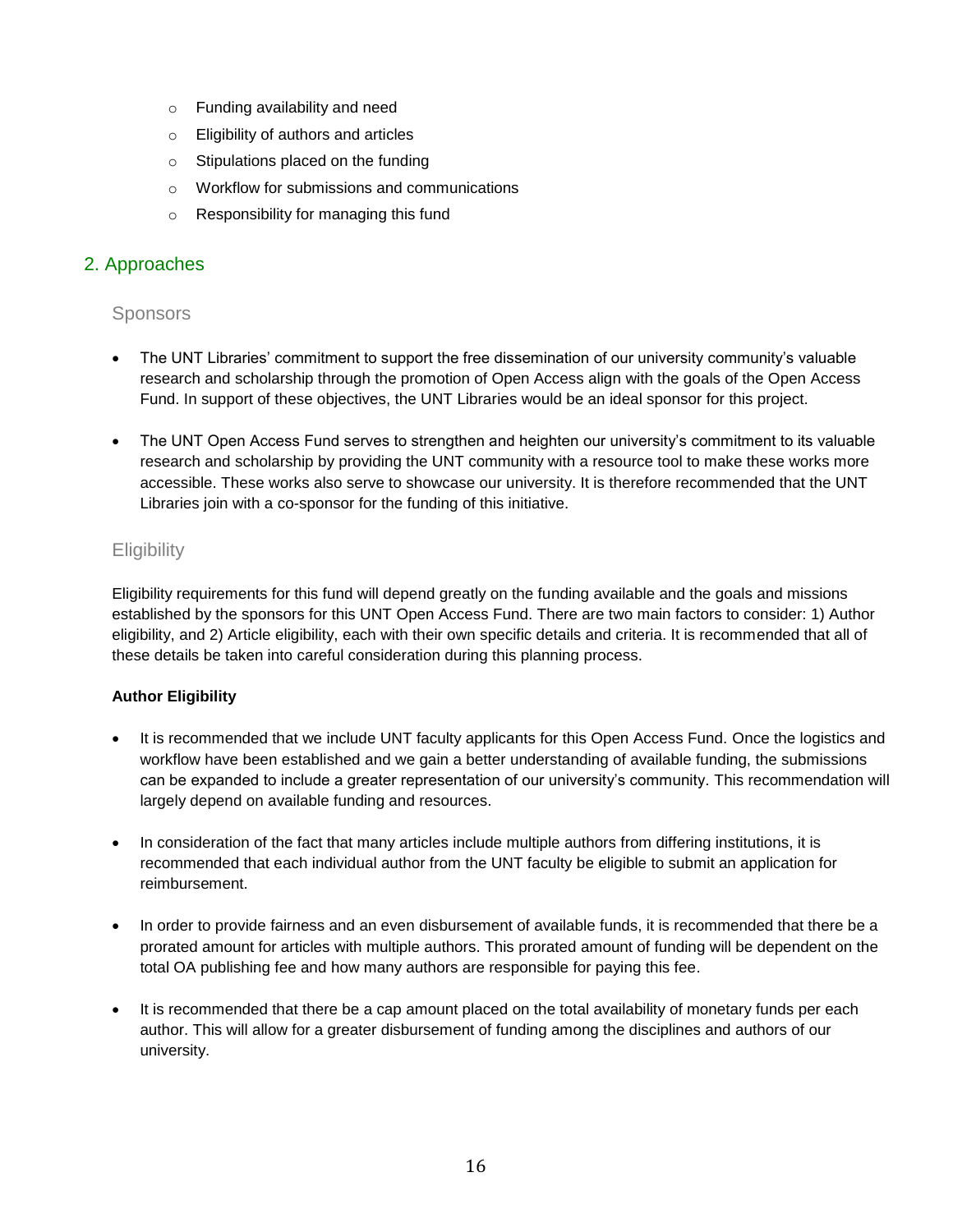## **Article Eligibility**

- In light of this research and findings on best practices, it is recommended that only articles published in peerreviewed journals be considered eligible for this fund.
- Subject to available funding and resources, it is recommended that only OA journals, listed in the DOAJ and meeting specific criteria established by the sponsors be considered eligible for this fund. Once the logistics and workflow have been established and we gain a better understanding of available funding, this policy may be reevaluated.
- It is recommended that there be a cap amount placed on each article eligible for this fund. This will depend greatly on the available funding and may be reevaluated annually, based on the policies established and available funding.

## **Stipulations**

Stipulations that may be required for the eligibility of this UNT Open Access Fund must be considered based on their overall impact on the goals developed for this initiative.

In alignment with the goals of this pilot project and the mission of the UNT Libraries and UNT, it is recommended that each author's article that is awarded a reimbursement through the Open Access Fund must also be included in UNT's open access repository, UNT Scholarly Works.

## 3. Next Steps

- It is recommended that the UNT Open Access Fund be evaluated annually based on clearly defined specifications determined by the sponsors. This measure will ensure that the Open Access Fund is being fairly distributed and continues to function with efficiency and ease. In order to comply with this recommendation, an advisory committee must be appointed in order to ensure the success and sustainability of this initiative.
- It is recommended that the UNT Open Access Fund establish a web presence with information on eligibility, submission requirements, and Frequently Asked Questions (FAQs).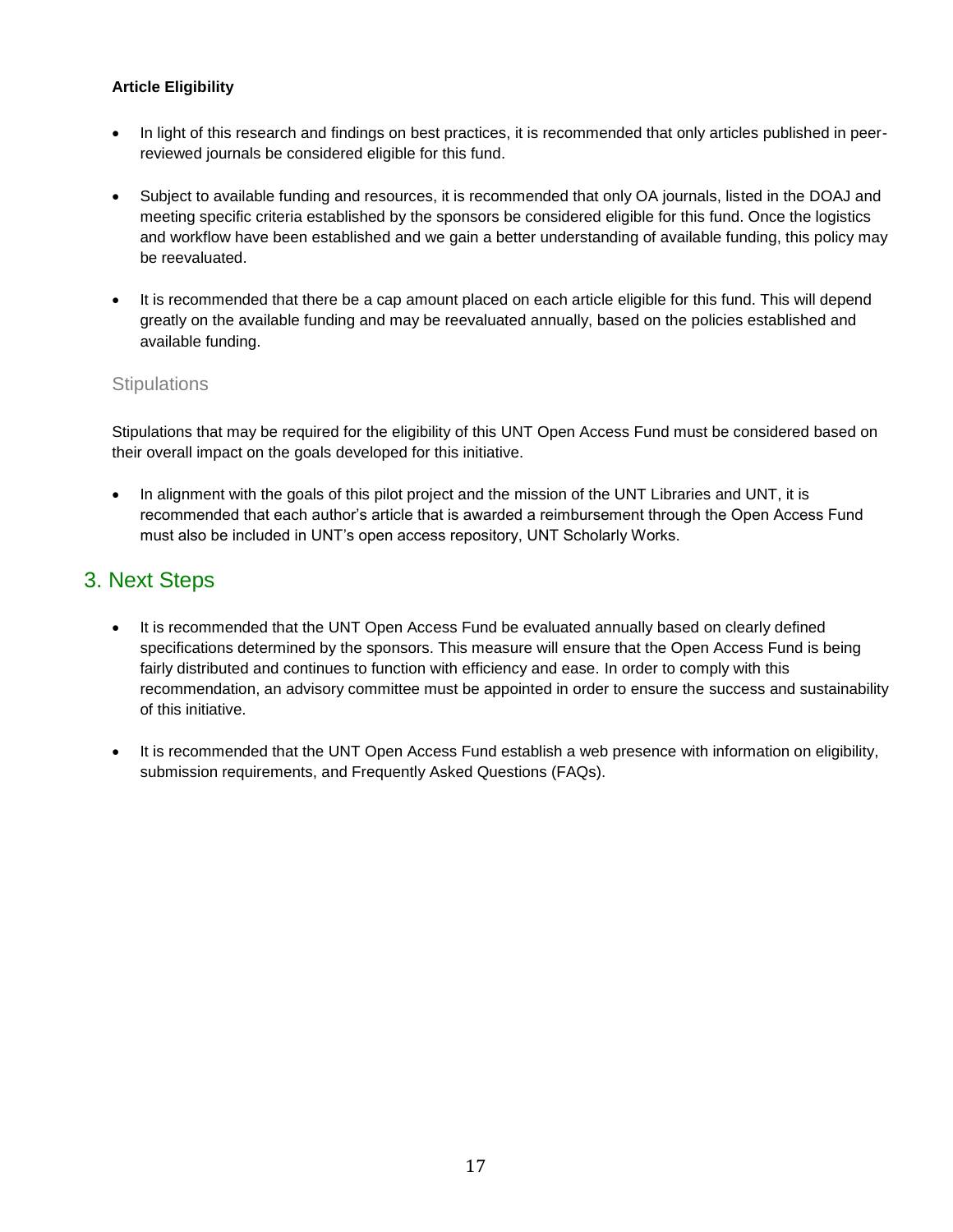## I. References

*About DOAJ.* (2012). Retrieved from Directory of Open Access Journals (DOAJ): http://www.doaj.org/doaj?func=loadTempl&templ=about&uiLanguage=en

*About the licenses.* (2012). Retrieved from Creative Commons (CC): http://creativecommons.org/licenses/

*Comparison of BioMed Central's article-processing charges with those of other publishers*. (2012). Retrieved from BioMed Central: http://www.biomedcentral.com/about/apccomparison/

*Open access author fund.* (2012). Retrieved from University of Connecticut Health Center: http://uchc.libguides.com/content.php?pid=256076&sid=2229676

*Open-access funds in action*. (2012). Retrieved from Scholarly Publishing and Academic Resources Coalition (SPARC): http://www.arl.org/sparc/openaccess/funds

*Open access subvention fund*. (2012). Retrieved from Virginia Tech University: http://www.lib.vt.edu/oafund/index.html

*Provost's open access publishing fund.* (2010). Retrieved from Scholarly Communication at Tufts: http://sites.tufts.edu/scholarlycommunication/?page\_id=340

*Selective list of open access and paid access fees*. (2010). Retrieved from University of California Berkeley: http://www.lib.berkeley.edu/scholarlycommunication/oa\_fees.html

*Welcome to the open access scholarly publishers association, OASPA.* (2012). Retrieved from OASPA: http://oaspa.org/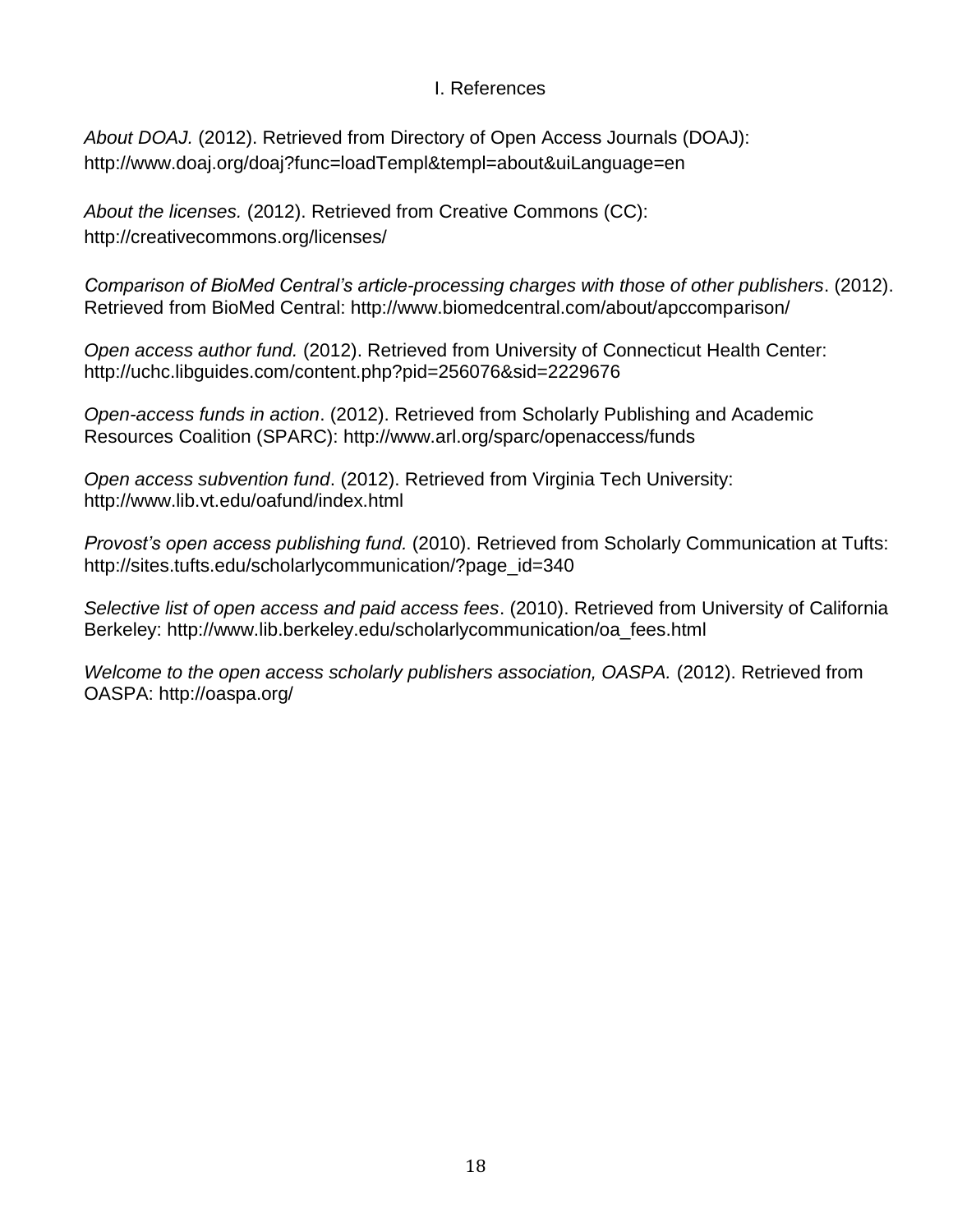## Appendix A: University Policies on Author Affiliation Criteria

|                | <b>University</b>                              | <b>Author Affiliation Eligibility</b>                                                                                                                                                                                     |
|----------------|------------------------------------------------|---------------------------------------------------------------------------------------------------------------------------------------------------------------------------------------------------------------------------|
| 1              | <b>Brock University</b>                        | University faculty (full- and part-time), graduate students, post-doctoral<br>fellows                                                                                                                                     |
| $\overline{c}$ | <b>Carleton College</b>                        | University faculty, post-doctoral fellows, graduate students; full-time<br>professional staff named as author of research and with the lead<br>responsibility of submitting it for publication                            |
| 3              | Columbia University                            | University faculty, post-doctoral researchers, staff, and student authors                                                                                                                                                 |
| 4              | Concordia University                           | University faculty (full- and part-time), staff, graduate students, post-<br>doctoral fellows                                                                                                                             |
| 5              | <b>Cornell University</b>                      | University faculty, post-doctoral researchers, staff, or student authors                                                                                                                                                  |
| 6              | Dartmouth College                              | University faculty and graduate students                                                                                                                                                                                  |
| $\overline{7}$ | <b>Duke University</b>                         | University faculty, post-doctoral researchers, and graduate or<br>professional students                                                                                                                                   |
| 8              | <b>Grand Valley State University</b>           | Current University tenure-track, visiting, affiliate, and adjunct faculty;<br>staff and graduate students                                                                                                                 |
| 9              | <b>Harvard University</b>                      | Researchers at University schools that have instituted an open access<br>policy. Faculty, researchers, staff, and students                                                                                                |
| 10             | Massachusetts Institute of Technology<br>(MIT) | University faculty                                                                                                                                                                                                        |
| 11             | Memorial University of Newfoundland            | University faculty, graduate students, staff, post-doctoral researchers,<br>emeriti, and honorary research professors                                                                                                     |
| 12             | <b>Simon Fraser University</b>                 | University faculty, staff, and graduate students; Undergraduate students<br>working under a faculty member                                                                                                                |
| 13             | Southern Illinois University                   | University faculty (including tenure and non-tenure track), and graduate<br>students                                                                                                                                      |
| 14             | <b>Tufts University</b>                        | University faculty                                                                                                                                                                                                        |
| 15             | University of Calgary                          | University faculty, staff, graduate students, and post-doctoral<br>researchers                                                                                                                                            |
| 16             | University of California Berkeley              | University faculty, post-doctoral researchers, and graduate students                                                                                                                                                      |
| 17             | University of Connecticut Health Center        | University faculty, staff, post-doctoral researchers, and graduate<br>students                                                                                                                                            |
| 18             | University of Florida                          | University faculty, staff, post-doctoral researchers, and students                                                                                                                                                        |
| 19             | University of Michigan                         | University faculty, post-doctoral researchers, graduate and professional<br>students, staff, and students                                                                                                                 |
| 20             | University of North Carolina Chapel Hill       | University faculty, post-doctoral researchers, graduate or professional<br>students                                                                                                                                       |
| 21             | University of North Carolina<br>Greensboro     | University faculty, full-time EPA employees, and graduate students                                                                                                                                                        |
| 22             | University of Oregon                           | University tenure and non-tenured faculty (including ranked officers of<br>instruction, research, or administration), post-doctoral researchers, and<br>graduate students                                                 |
| 23             | University of Ottawa                           | University faculty (full- and part-time), staff, graduate students, post-<br>doctoral fellows, and adjunct professors; Researchers working with the<br>university centers, institutes, and affiliated research institutes |
| 24             | University of Pittsburgh                       | University faculty, staff, post-doctoral researchers, and students (served<br>by all University schools except the 6 schools in health sciences                                                                           |
| 25             | University of Tennessee                        | University faculty, post-doctoral researchers, and graduate students                                                                                                                                                      |
| 26             | University of Utah                             | University faculty, staff, post-doctoral researchers, graduate and<br>undergraduate students                                                                                                                              |
| 27             | University of Wisconsin Madison                | University faculty and researchers                                                                                                                                                                                        |
| 28             | <b>Utah State University</b>                   | University faculty and graduate students                                                                                                                                                                                  |
| 29             | Virginia Tech University                       | University faculty, graduate, and undergraduate students                                                                                                                                                                  |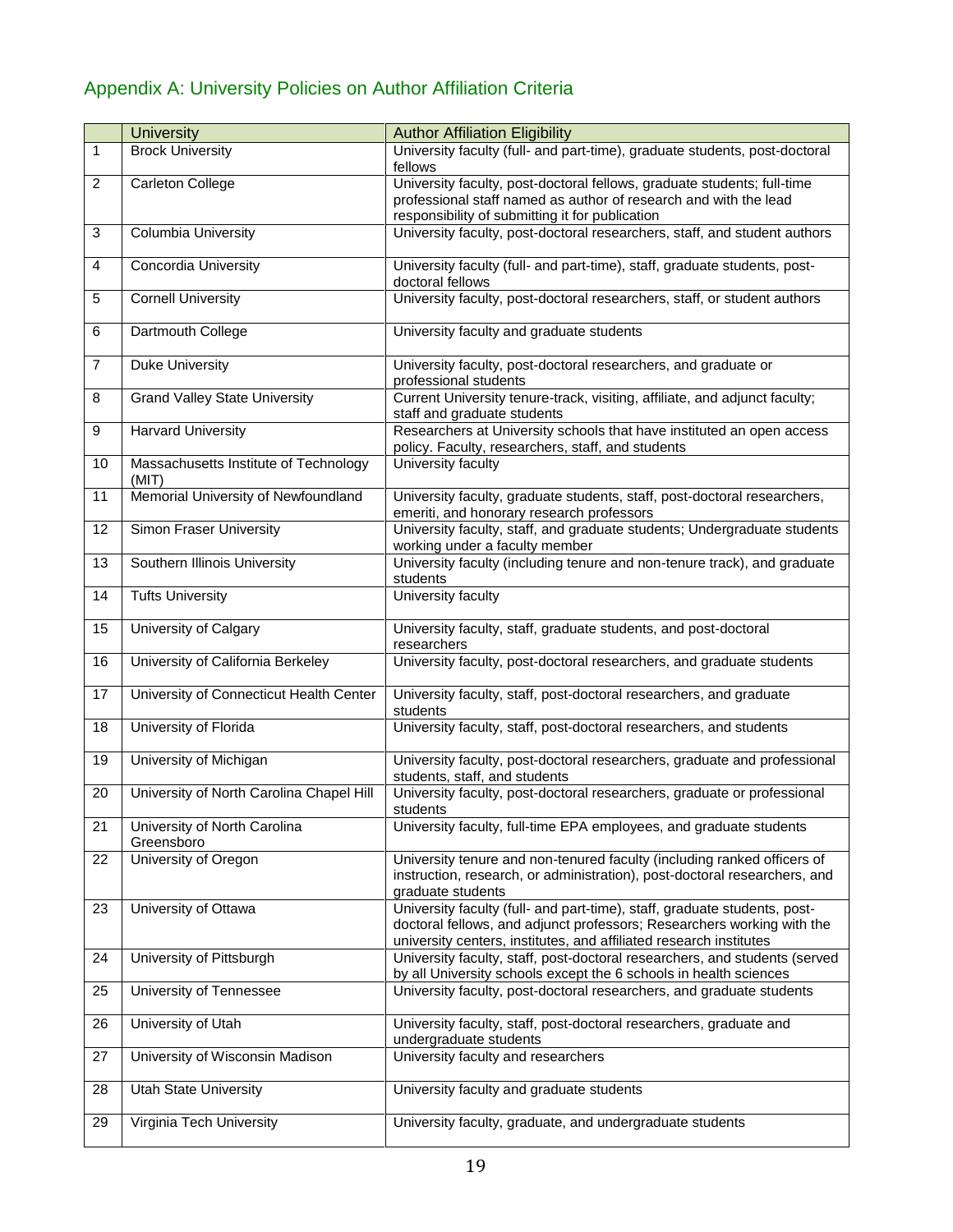| 30 | Wake Forest University | University faculty |
|----|------------------------|--------------------|
|    |                        |                    |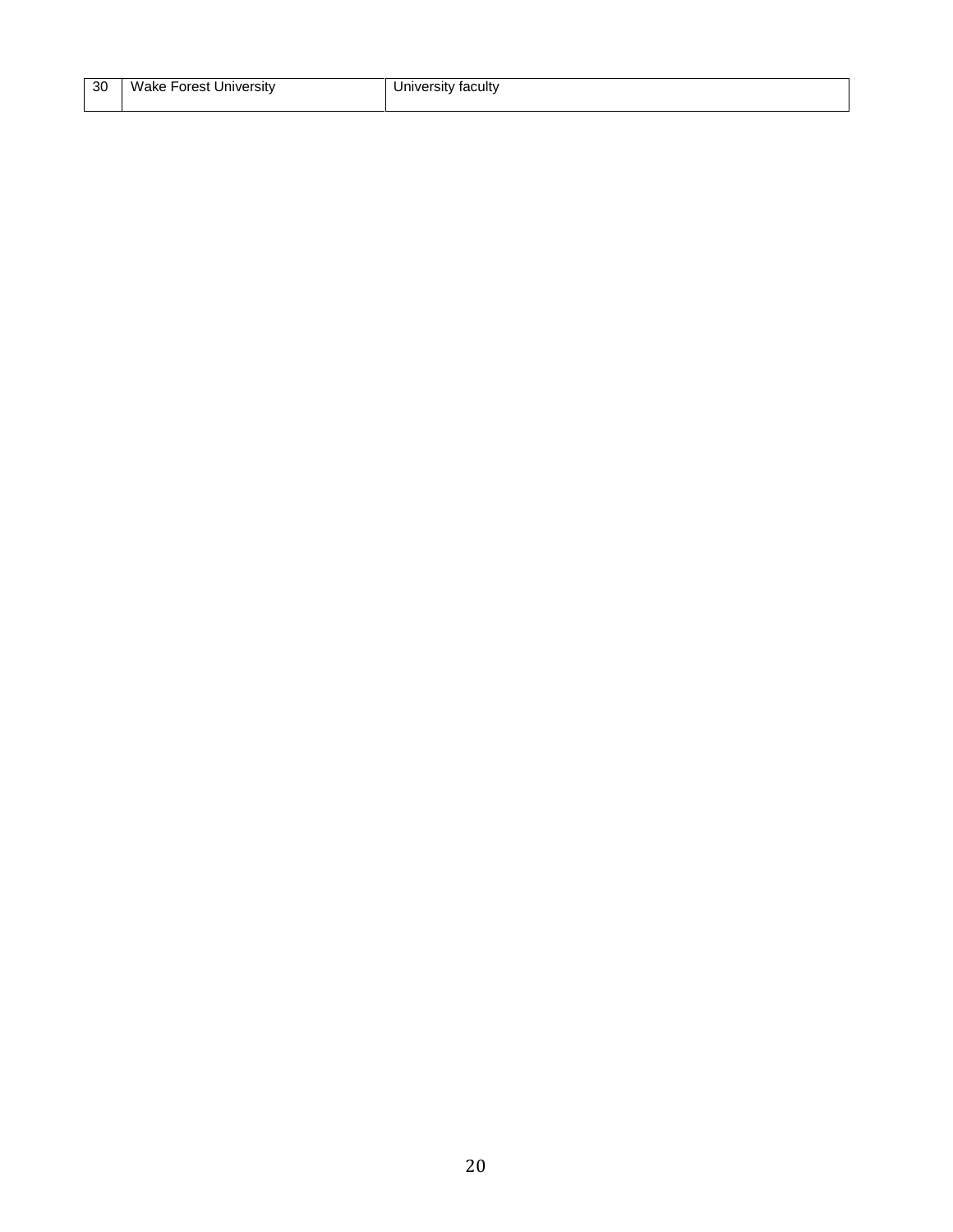## Appendix B: OA and Hybrid Journal Publishing Fees and Licensing

| <b>OA Journal Publisher</b>          | <b>Open Access Publishing Fee</b>    | <b>Creative Commons License</b> |
|--------------------------------------|--------------------------------------|---------------------------------|
| American Institute of Physics (AIP)  | \$1350                               | CC-BY 3.0                       |
| American Physical Society (APS)      | \$1500-\$2700                        | CC-BY 3.0                       |
| <b>BioMed Central</b>                | \$750-\$2505 (discount for members)  | CC-BY                           |
| <b>BMJ</b>                           | \$1500                               | CC-BY-NC                        |
| Company of Biologists                | \$1350                               | CC-BY-NC-ND                     |
| <b>Cell Press</b>                    | \$5000                               | CC-BY or CC-BY-NC-ND            |
| <b>Ecological Society of America</b> | \$1205-\$1500 (discount for members) | Yes                             |
| Hindawi Publishing                   | Free-\$1500                          | Yes                             |
| Institute of Physics (IOP)           | \$1040-\$1600 (varies widely)        | No                              |
| <b>Oxford University Press</b>       | \$3000                               | Yes                             |
| Public Library of Science (PLoS)     | \$1350-\$2900 (discount for members) | CC-BY                           |
| <b>Royal Society</b>                 | \$2040                               | CC-BY                           |
| <b>SAGE</b>                          | \$695-\$3000                         | Yes                             |
| SpringerOpen                         | \$1065-\$1730 (discount for members) | Yes                             |
| <b>Wiley Open Access</b>             | \$3000 (some exceptions apply)       | Yes                             |

| <b>Hybrid Journal Publisher</b>   | Open Access Publishing Fee     | <b>Creative Commons License</b> |
|-----------------------------------|--------------------------------|---------------------------------|
| American Chemical Society (ACS)   | \$3000 (discount for members)  | Unspecified                     |
| Brill                             | \$2800 (+\$695 per color page) | Yes                             |
| <b>Cambridge University Press</b> | \$2700                         | Unspecified                     |
| <b>Cold Spring Harbor Press</b>   | \$2000                         | No.                             |
| Company of Biologists             | \$1965                         | Yes                             |
| Elsevier                          | \$3000-\$5000                  | Varies                          |
| Maney Publishing                  | \$2000                         | Yes                             |
| Nature Publishing Group           | \$3000-\$5000                  | Yes                             |
| Royal Society of Chemistry        | \$1570-\$3930                  | <b>No</b>                       |
| Springer                          | \$645-\$3000                   | Yes                             |
| Taylor & Francis                  | \$995-\$3250                   | Yes                             |
| Wiley-Blackwell                   | \$1850-\$3000                  | Yes                             |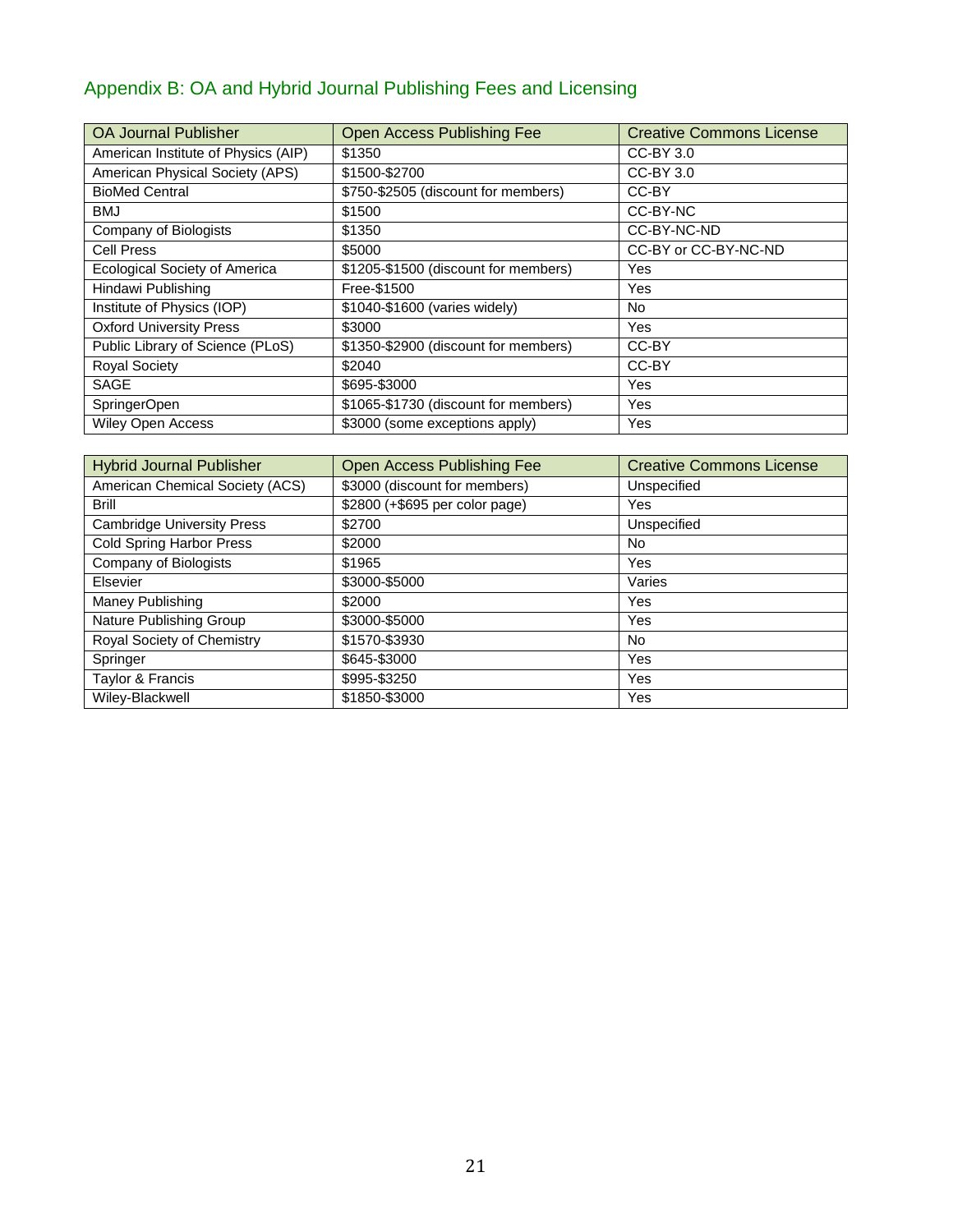## Appendix C: University Policies on Author and Article Reimbursements

|                | <b>University</b>                              | <b>Author Reimbursement Policies</b>                              | <b>Article Reimbursement Policies</b>                                                 |
|----------------|------------------------------------------------|-------------------------------------------------------------------|---------------------------------------------------------------------------------------|
| 1              | <b>Brock University</b>                        | 1 grant per author                                                | Up to \$2500 per article                                                              |
| $\overline{2}$ | Carleton College                               | Up to \$5000 per year per author                                  | Up to \$2500 per article                                                              |
| 3              | Columbia University                            | Up to \$3000 per year per author                                  | Up to \$3000 per article                                                              |
| 4              | Concordia University                           | Up to \$3000 per year per author                                  | No policy                                                                             |
| 5              | <b>Cornell University</b>                      | Up to \$3000 per year per author                                  | Up to \$3000 per article                                                              |
| 6              | Dartmouth College                              | Up to \$3000 per year per author                                  | Up to \$3000 per article                                                              |
| $\overline{7}$ | <b>Duke University</b>                         | Up to \$3000 per year per author                                  | Up to \$2000 per article                                                              |
| 8              | <b>Grand Valley State University</b>           | Up to \$3000 per year per author                                  | No policy                                                                             |
| 9              | <b>Harvard University</b>                      | Up to \$3000 per year per author                                  | Up to \$3000 per article                                                              |
| 10             | Massachusetts Institute of<br>Technology (MIT) | No policy                                                         | Up to \$1000 per article                                                              |
| 11             | Memorial University of<br>Newfoundland         | Up to \$3000 per year per author                                  | No policy                                                                             |
| 12             | <b>Simon Fraser University</b>                 | Up to \$10,000 per year per author                                | No policy                                                                             |
| 13             | Southern Illinois University                   | Up to \$3000 per year per author                                  | Up to \$3000 per article (OA Journals);<br>Up to \$1500 per article (Hybrid Journals) |
| 14             | <b>Tufts University</b>                        | 1 award per fiscal year per author                                | No policy                                                                             |
| 15             | University of Calgary                          | No policy                                                         | No policy                                                                             |
| 16             | University of California Berkeley              | Up to \$6000 per year per author                                  | Up to \$3000 per article (OA Journals);<br>Up to \$1500 per article (Hybrid Journals) |
| 17             | University of Connecticut Health<br>Center     | \$2500 per author or research group<br>per fiscal year            | Up to \$1250 per article                                                              |
| 18             | University of Florida                          | Up to \$3000 per year per author                                  | Up to \$3000 per article (OA Journals);<br>Up to \$1500 per article (Hybrid Journals) |
| 19             | University of Michigan                         | No policy                                                         | Up to \$3000 per article                                                              |
| 20             | University of North Carolina<br>Chapel Hill    | No policy                                                         | Up to \$1000 per article                                                              |
| 21             | University of North Carolina<br>Greensboro     | 1 award per fiscal year per author                                | Up to \$1000 per article                                                              |
| 22             | University of Oregon                           | Up to \$3000 per author during the<br>period of the pilot project | Up to \$1000 per article                                                              |
| 23             | University of Ottawa                           | Up to 2 awards per fiscal year                                    | Up to \$2500 for OA book fees                                                         |
| 24             | University of Pittsburgh                       | No policy                                                         | No policy                                                                             |
| 25             | University of Tennessee<br>Knoxville           | No policy                                                         | Up to \$3000                                                                          |
| 26             | University of Utah                             | No policy                                                         | Up to \$3000 per article                                                              |
| 27             | University of Wisconsin<br>Madison             | No policy                                                         | Up to 50% (OA Journals); Up to 30%<br>(Hybrid Journals); Up to \$1500 per article     |
| 28             | <b>Utah State University</b>                   | No policy                                                         | No policy                                                                             |
| 29             | Virginia Tech University                       | Up to \$3000 per year per author                                  | Up to \$1500 per article                                                              |
| 30             | <b>Wake Forest University</b>                  | No policy                                                         | No policy                                                                             |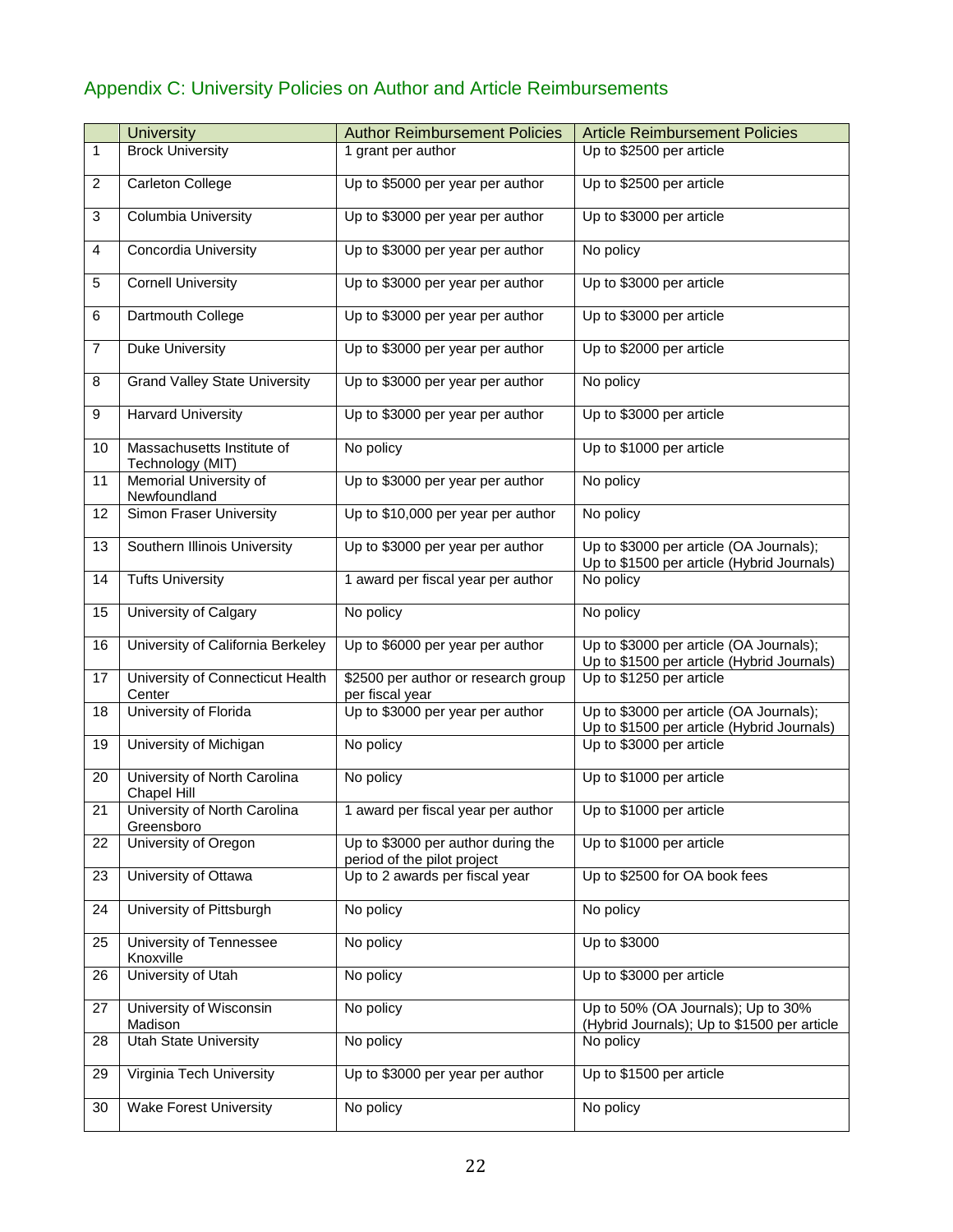## Appendix D: Concordia University Request for Reimbursement Form



## **Concordia Open Access Author Fund Request for Reimbursement**

#### *Author:*

| Name:             |                                                                                                                                                                  |
|-------------------|------------------------------------------------------------------------------------------------------------------------------------------------------------------|
| Concordia Status: | $\Box$ Full-time faculty member<br>$\Box$ Part-time faculty member<br>$\Box$ Postdoctoral fellow<br>$\Box$ Currently registered graduate student<br>$\Box$ Staff |
| Department:       |                                                                                                                                                                  |
| Email address:    |                                                                                                                                                                  |
| Phone number:     |                                                                                                                                                                  |

#### *Open Access Article:*

| Title of Article:                             |                                                     |
|-----------------------------------------------|-----------------------------------------------------|
| Name s of co-author(s):                       |                                                     |
| Name of journal:                              |                                                     |
| Author's fee paid to journal:                 | Amount:<br>Currency:<br><b>QCDN QUS QEUR QOTHER</b> |
| Date article was accepted for<br>publication: |                                                     |
| Date article will be published (if<br>known): |                                                     |

#### *Please check all boxes that apply.*

 $\Box$  I am the corresponding author of this article.

\_\_\_\_\_\_\_\_\_\_\_\_\_\_\_\_\_\_\_\_\_\_\_\_\_\_\_\_\_\_\_\_\_\_\_\_ \_\_\_\_\_\_\_\_\_\_\_\_\_\_\_\_\_\_\_\_\_\_\_\_\_\_\_\_\_\_\_\_

- $\Box$  I am currently affiliated with Concordia.
- To the best of my knowledge, I am publishing this article in a fully Open Access journal.

 $\Box$  I agree to deposit a copy of this article in Spectrum, Concordia's research repository.

Signature Date **Date** Date of the Contract of the Contract of the Contract of the Contract of the Contract of the Contract of the Contract of the Contract of the Contract of the Contract of the Contract of the Contract of

Please submit this form and additional required documentation to:

Annie Murray VL-101-3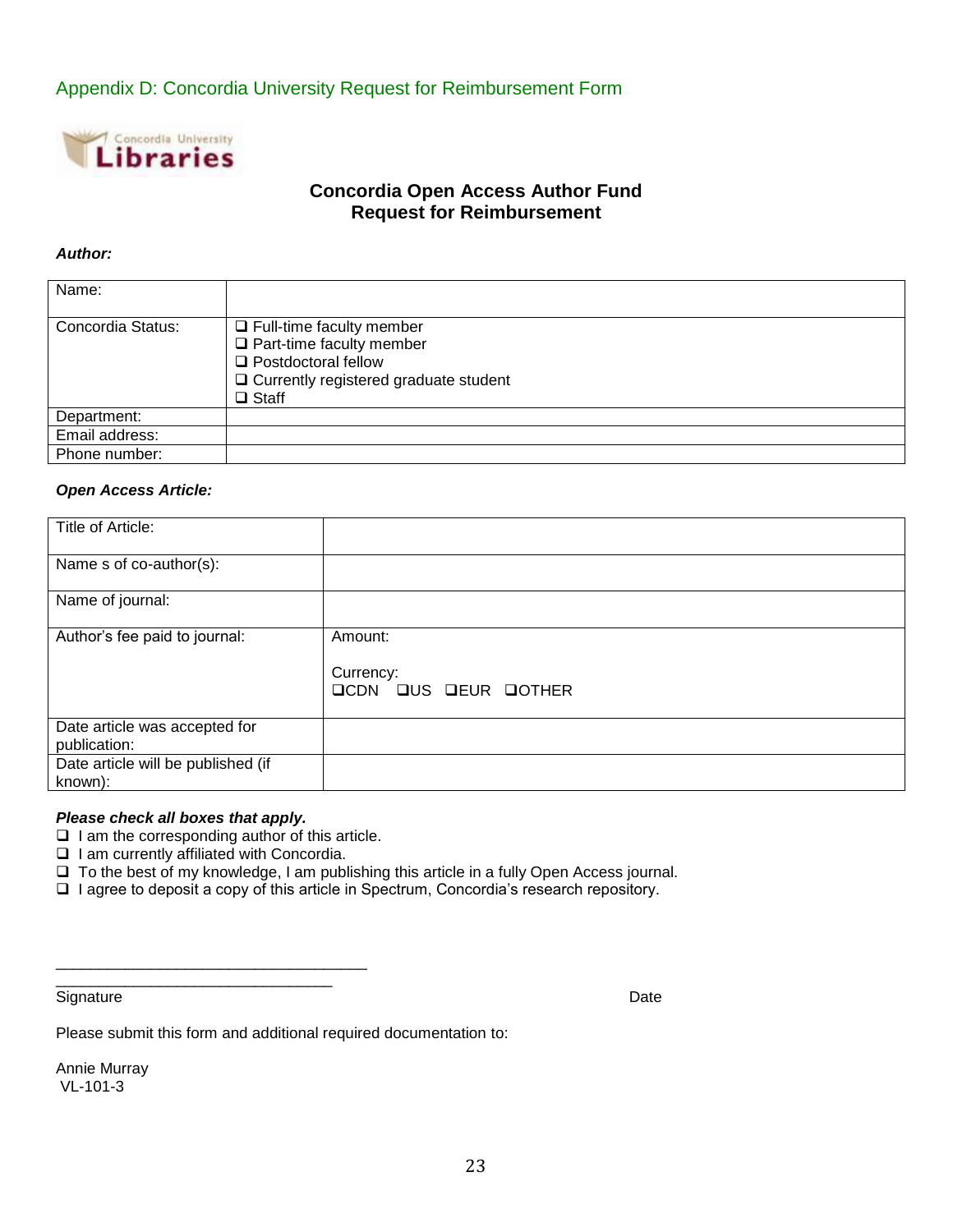## Pilot Survey Email

Dear **Dear** 

The UNT Libraries are researching a potential pilot project that would allow UNT Faculty to apply for reimbursements related to open access publishing fees. A growing number of open access journals Require authors to pay a fee, and many traditional journals are beginning to offer the option to make an article open access if authors pay a fee. We are working on helping to cover some of these fees.

We are currently entering the initial research phase of this project, and we would greatly appreciate any input you may have as it relates to these open access publishing fees. If you have had experiences with publishing and paying open access fees, please tell us more about it.

For example:

1. Do you typically pay fees to publish in Open Access journals?

2. Have you noticed more traditional journal publications charging additional fees to make your article openly accessible?

3. Are there specific publishers that you have noticed charging you Open Access fees?

4. Approximately how much are these Open Access fees per article/book/chapter, etc.?

5. Do you typically pay the Open Access fee? Why or why not?

6. Would you be more likely to make your article Open Access if you had financial assistance with the associated fee?

7. Have you noticed that colleagues at other institutions are offered assistance paying open access fees by their university?

8. Is there anything else that you could tell us to help us better understand your experience with this or need? Are there specific scenarios that you could tell us a little about? Any other information that you think would be helpful?

Thank you for your time and assistance with this. We hope to gather our research on this, present a proposal in the coming weeks, and would welcome the opportunity to keep you informed once the project details are finalized and we are able to accept submissions for reimbursement.

If you have any questions or would like to contact us about specifics, please email Laura.Waugh@unt.edu

Thank you again and we look forward to hearing from you.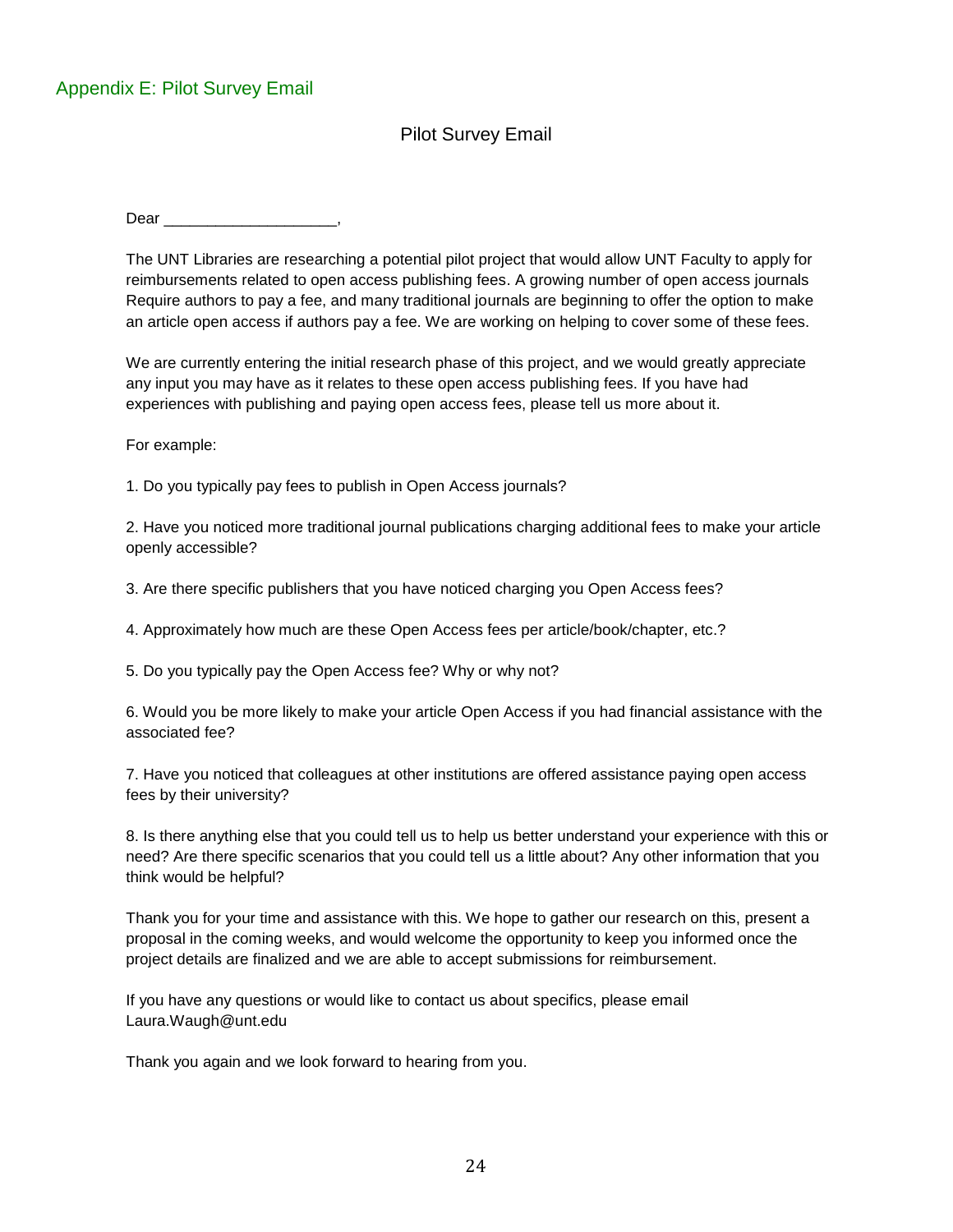## Appendix F: Pilot Survey Comments

## Pilot Survey Comments

#### 1. ID: 009

Assistant Professor Biological Sciences

#### Comments:

1: "Yes, typically meaning that maybe 50% of my recent publications have been in open access journals."

3: "I have used PLoS and BMC, which have always had the business model of the author pays. Other journals I have used Plant Physiology, Annals of Botany, Molecular Plant, etc., will have the option to pay for open access so the article is immediately available to readers who do not have a personal or institutional subscription. I generally do not use these since the article is usually publically available after 6 months anyways.

4: "BMC is about \$1600 per article while PLoS is around \$1200. I recall 'regular' journals are charging up to \$2000 if you want your article to be open access.

5: "If I am publishing in PLoS or BMC, yes I pay the fee. In other journals I usually do not since the article is available right away to subscribers and will be available to everyone usually in six months, or they can ask me for a digital copy."

6: "Yes, it is a good thing to have it open access. The cost is what prevents me from making an article open access. \$2000 is a month of wages for a graduate student.

8: "I do not think open access journals increase the speed of publishing or readership/citations. The established "regular" journals are still more prestigious, and can get your article reviewed faster, and have greater readership and citations. Once accepted, there is not much difference in the time it takes to get the digital version of the work out. Many journals will release the paper before final typesetting, and typesetting takes open access journals just as long as regular journals. The actual print version of a regular journal may come out sometime later, but no one reads the print version anyway."

#### 2. ID: 135

Adjunct Faculty Biological Sciences

#### Comments:

"Unfortunately, I have very limited experience with publishing or paying open access fees."

#### 3. ID: 043

Regents Professor **Chemistry** 

#### Comments:

5: "No, higher quality society and private publishers do not charge these."

8: "In chemistry, most Open Access journals are lower quality journals, which as a rule we do not publish our work."

#### 4. ID: 048

Professor Biological Sciences

#### Comments:

"I usually go for open access, and for some journals I have paid fees to publish in that mode. They can be as high as \$1000 and it would be great if UNT helped us pay them. One of the ways that I get around paying these fees is to try to publish in scientific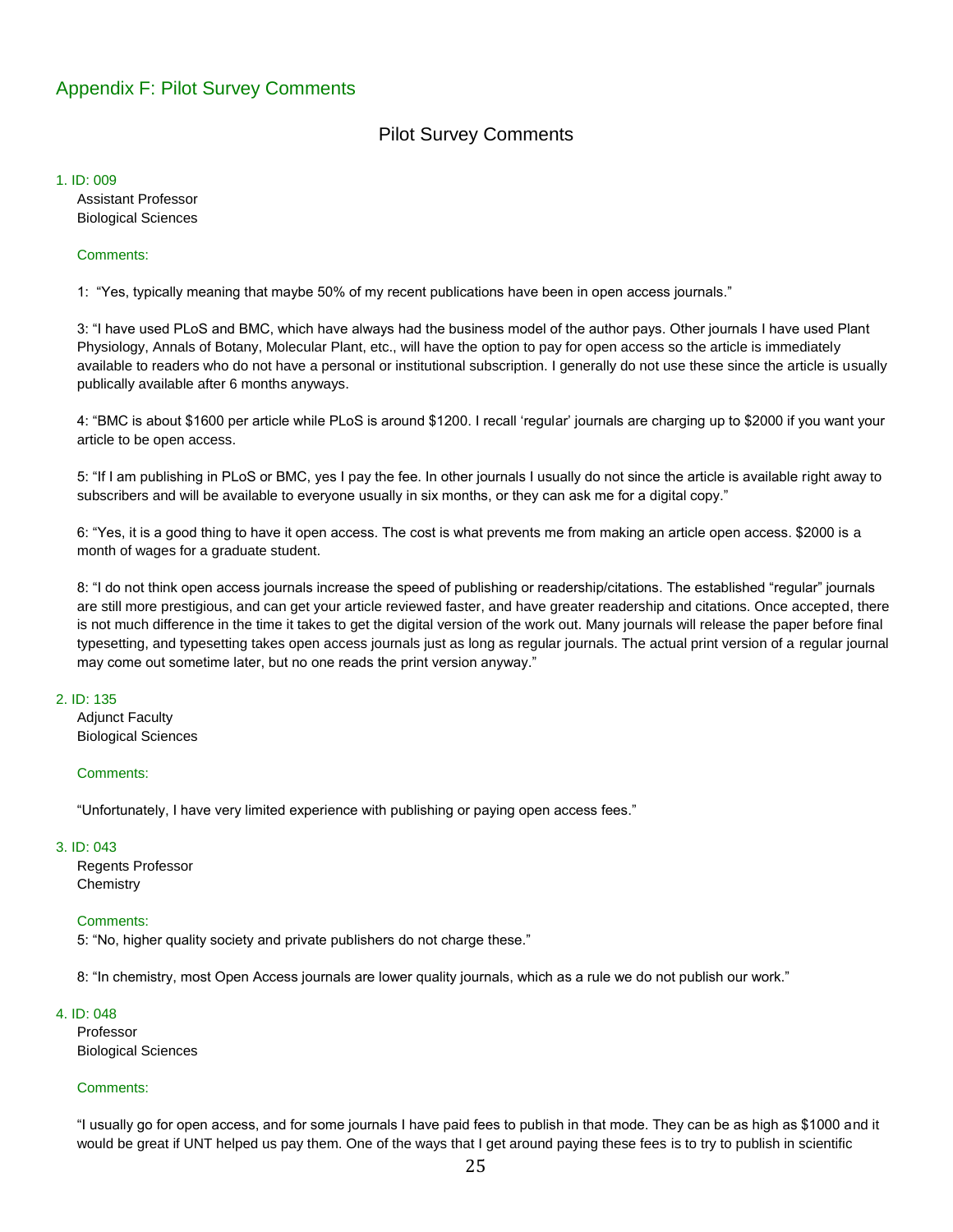society journals for societies to which I belong. They will waive fees for society members – for instance, the ASPB waives open access fees for the journal Plant Physiology."

"Open access means that your paper will be more widely read, and thus cited more. I think we should support open access as much as possible."

#### 5. ID: 004

Assistant Professor **English** 

#### Comments:

"Unfortunately, I do not have experience paying open access fees, so I cannot respond to these questions."

#### 6. ID: 152

Associate Professor Biological Sciences

#### Comments:

"Some journals are open-access only, so you don't have any choice. For those with an option to pay open-access, I usually cannot afford for the high cost fee they charge."

"Paying open-access fee by the library is effectively helping the library to reduce the cost of subscription journals that are not in the subscription list. It also increases the availability and access by other peer researchers, thus directly impacts on the citation impactfactor when it is open access, otherwise articles published in the non-popular journals are rarely cited by peers, reducing the citation impact-factor index."

"If UNT were to increase its research productivity into the National Research ranked university, this citation impact-factor index is the key to put UNT on the map. Otherwise, publications are usually inaccessible due to library non-subscription, effectively bury highquality publications that UNT faculty may have on research productivity."

#### 7. ID: 115

Associate Professor **Economics** 

#### Comments:

"I'm afraid I have no experience with open access fees."

#### 8. ID: 154

Assistant Professor Biological Sciences

#### Comments:

"This is the future of publishing and so it is important for us as a university to research what other Research 1 universities are doing."

#### 9. ID: 098

Associate Professor Political Science

#### Comments:

"No, I do not publish in open access journals because I go to another source."

#### 10. ID: 118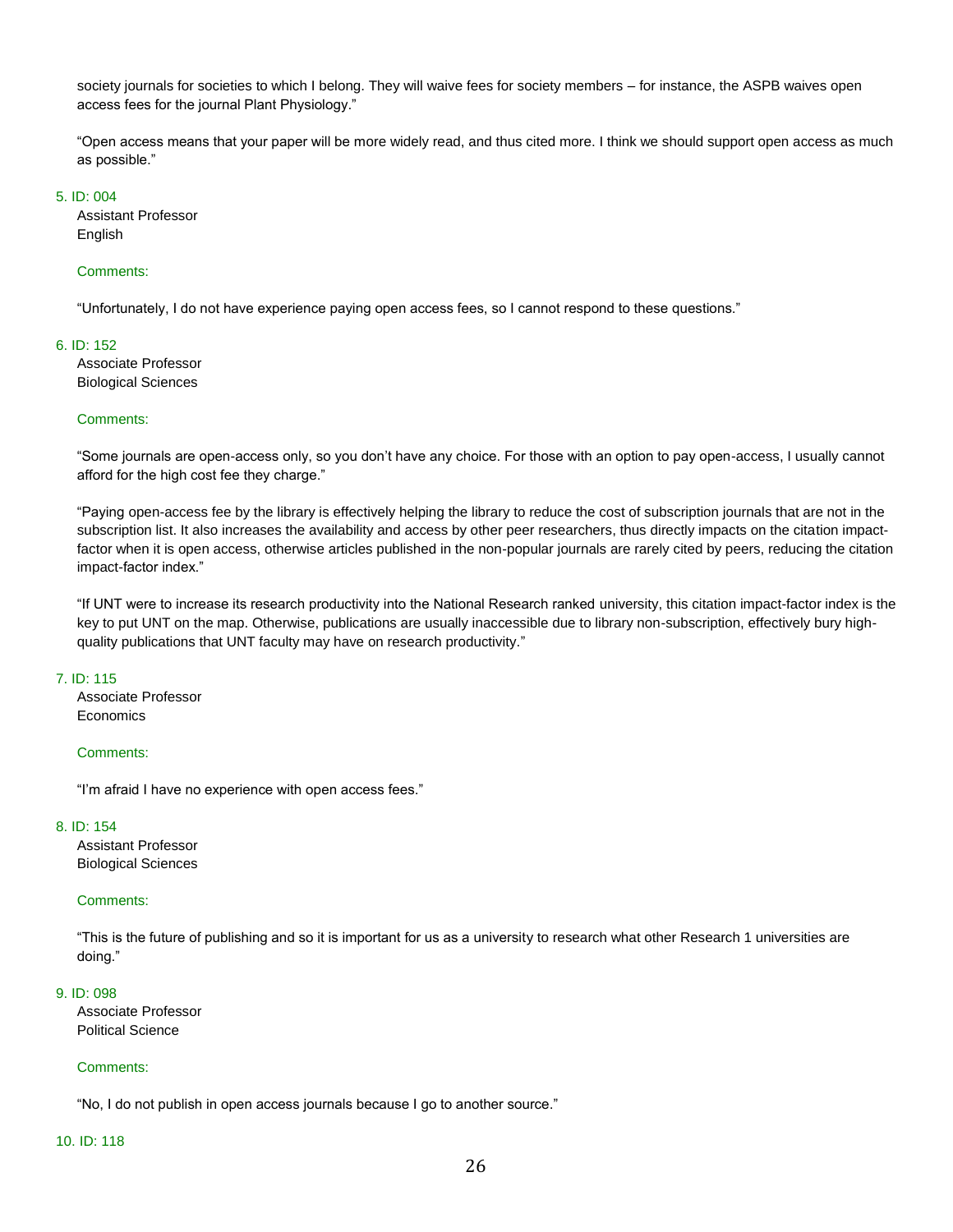Associate Professor Counseling and Higher Education

#### Comments:

"I have not published in open access journals nor have my colleagues. Within our profession, these publishing formats are not considered rigorous compared to our traditional peer-reviewed journals. In that context, they would not be reviewed favorably for purposes of merit or P&T."

#### 11. ID: 120

Professor

Linguistics and Technical Communication

#### Comments:

"I have not heard of open access fees before this email. Costs of publishing on-line, open access articles are minimal compared with paper publishing."

"I make all of my publications open access simply by putting them up on my web site a short time after they have been published. No publisher has yet commented on it."

#### 12. ID: 112

Assistant Professor Political Science

#### Comments:

"I do not typically pay the open access fee because the cost is high. Most academic institutions have an access to the journals in which I publish my works."

#### 13. ID: 065

Professor **Mathematics** 

#### Comments:

"The pilot project sounds great. Although mathematics is lagging behind in terms of publication of open access journals, the issue has caught more and more attention, and the whole discipline is starting to move toward having more open access journals."

"When I apply for research funding, we can now request funds for publication costs associated with open access journal fees. Thus in disciplines where open access journal publications are the norm, it makes sense for the university to assume the publication cost if no other funding is available. This is similar to reimbursements for faculty to travel to professional conferences."

"Nowadays it costs nothing to make the publication available to the general public, but the prestige associated with journals and series is still important in establishing the reputation of the researcher."

#### 14. ID: 093

Professor-Chairperson Economics

#### Comments:

"I have never had to pay an open access fee, so I don't have an opinion on this."

#### 15. ID: 129

Professor Geography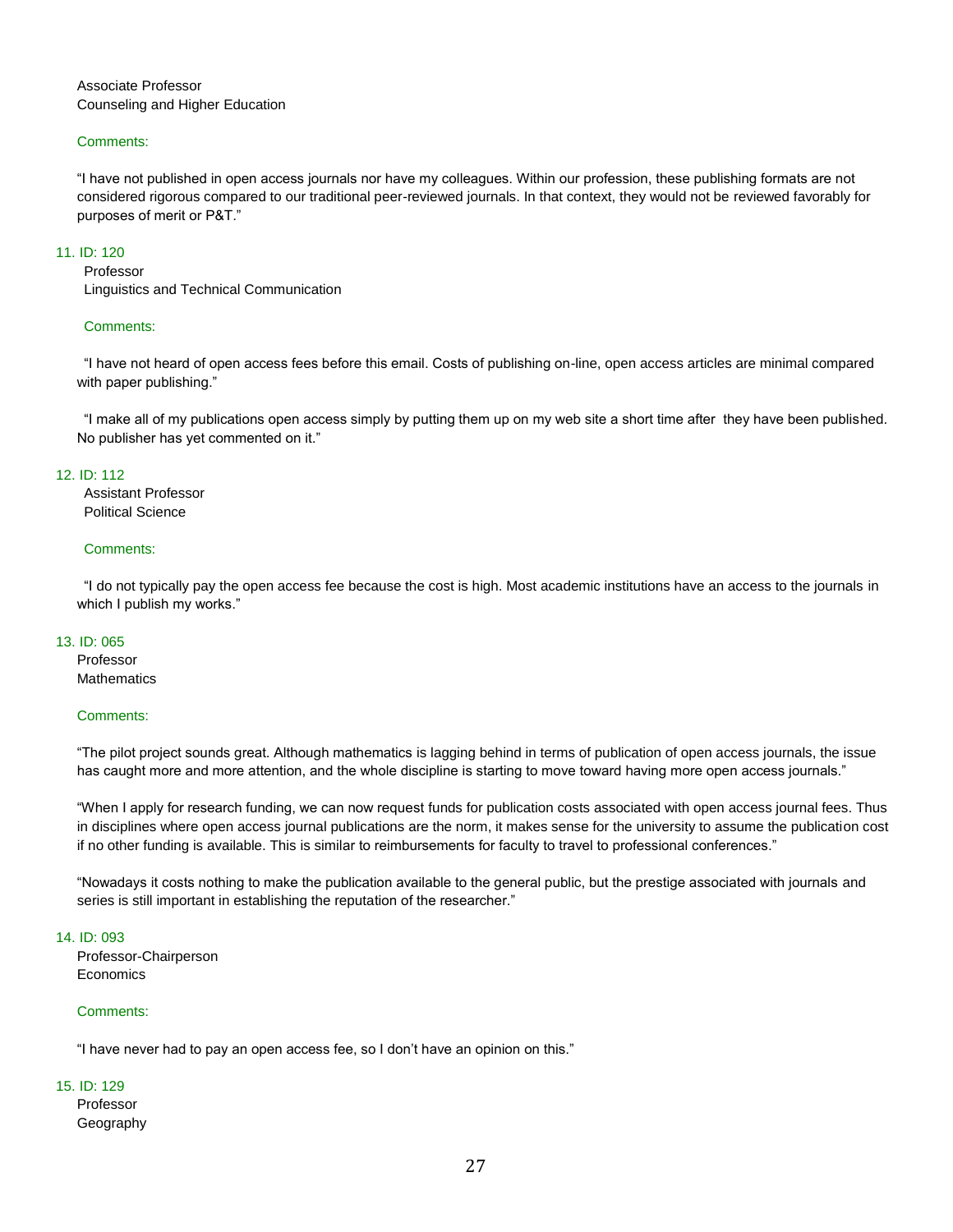#### Comments:

"Such support will make me less selective in publication outlets. I would publish in the most suitable outlet if payment wasn't an obstacle."

#### 16. ID: 168

Associate Professor Engineering Technology

#### Comments:

5: "I usually do not publish papers in open access journals. I prefer to use preferred journals."

6: "The financial assistance will promote publications in open access journals."

8: "I do not publish massive journal papers yearly. The proposed financial assistance may help other faculty more."

#### 17. ID: 040

Professor-Chairperson World Languages, Literatures, and Cultures

#### Comments:

"I think this is a very worthwhile endeavor and I am pleased to learn that there might be possibilities for faculty to receive reimbursements for open access publishing expenses. "

"I have never been asked to pay a fee to publish in a journal and I don't believe that the journals to which I typically submit are open access, but I could be mistaken as these things change regularly."

#### 18. ID: 079

Assistant Professor Finance, Insurance, Real Estate & Law

#### Comments:

"If UNT provides assistance in this area, I will personally apply for such reimbursement. Ultimately, when I publish an article, I would like more people to read and cite my article. Open access will only help in achieving this goal."

#### 19. ID: 160

Professor-Chairperson Electrical Engineering

#### Comments:

"I have not participated in open access publishing in journals requiring a fee."

#### 20. ID: 159

Associate Professor English

#### Comments:

"Honestly, this is all new to me. The journals in which I publish have never been charged such fees. I have never been asked to pay them<sup>"</sup>

#### 21. ID: 051

Assistant Professor Biological Sciences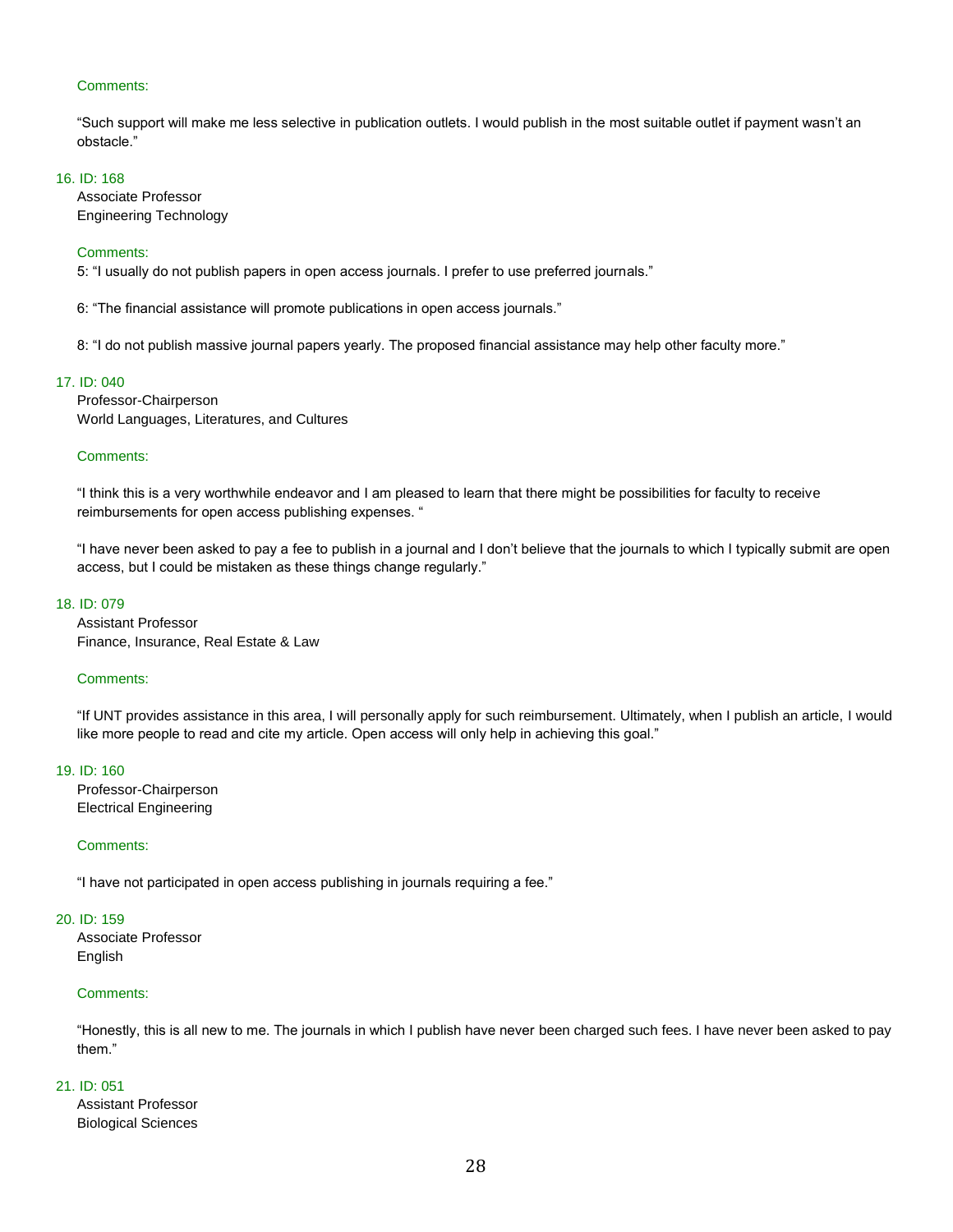#### Comments:

"I do have to ask my department for help paying for some of the fee. However, department fund is very limited. It will be really great if the University can help."

#### 22. ID: 035

Associate Professor Kinesiology, Health Promotion and Recreation

#### Comments:

"I would not pay the open access fee because I believe all research should be publically disseminated and for free. I would be willing to offer my article to the public for free."

#### 23. ID: 050

Assistant Professor Geography

#### Comments:

1: "I was recently asked to pay a publication fee of \$1800. I have never used open access, mainly because I don't have a budget for it."

8: "Right now, I am hoping to get assistance for the publication fee of \$1800 mentioned in item 1 above. I spent many days for that editorial and I believe that many scientists in geosciences will be interested in the editorial."

#### 24. ID: 082

Assistant Professor Philosophy and Religion Studies

#### Comments:

"I used some of my IDCs from grants I had been awarded to make one article open access. I believe the amount was \$2500. I also know for a fact that Springer and Oxford are charging \$3000 to make articles in traditional journals open access."

"I would love to make all of my publications open access. Having the money to do so is another matter – I typically don't have it."

#### 25. ID: 157

Assistant Professor History

#### Comments:

"As it happens, none of the journals that I publish in (thus far) are open access, so I don't have much to pass along on the below. When that changes (that is, the history journals get on board) I will be sure to follow up."

#### 26. ID: 102

Professor Physics

#### Comments:

"Approximate charges are \$500 for a 10 page article. I have not paid so far. My co-authors (not from UNT) have paid."

"There is always an option to pay from a grant, if it is really necessary. In physics there are a few most important journals which are accessible practically at any university. Publishing in these journals you do not need to worry about accessibility to your research for others."